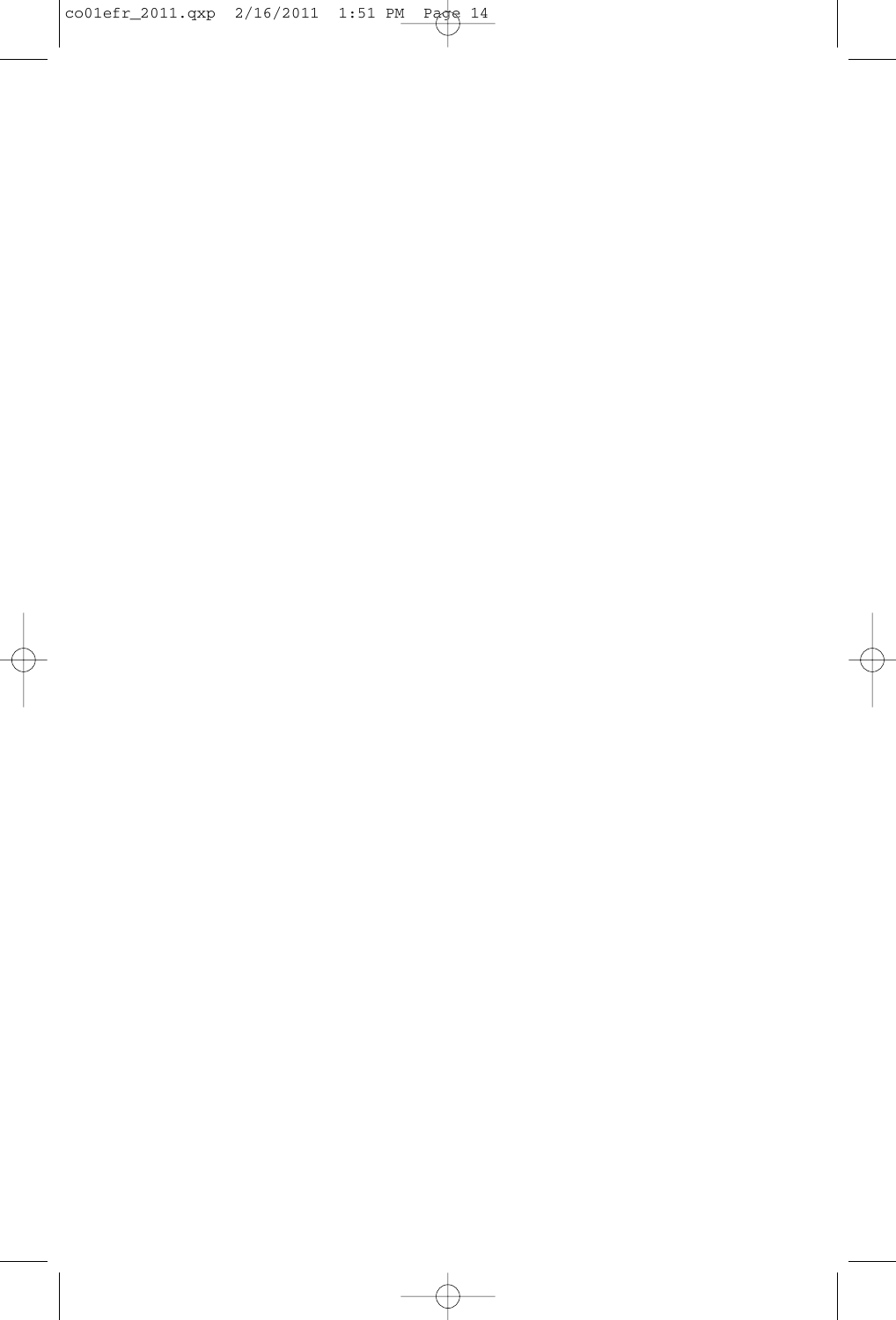# **CHAPTER**  $*1*$

# **Presidential Potpourri**

# **The One and Only . . .**

Human beings are incurable list-makers, and we can't resist making lists of "onlys." There's something about uniqueness that fascinates us, and that definitely applies to people as visible as our presidents.

- 1. Who was the only Catholic president?
- 2. What conservative and pro-family politician was the only divorced man to serve as president?
- 3. Who was the only president who never married?
- 4. And who was the only bachelor president to marry while in office?
- 5. Who was the only "Yankee Doodle Dandy," born on the Fourth of July?
- 6. Who was the only president elected more than twice?
- 7. Who was the only president weighing over 300 pounds?
- 8. Who was the only one who was elected neither president nor vice president?
- 9. Who is the only prez whose state of birth is uncertain?
- 10. Who were the only two sons of presidents to become president?
- 11. Who was the only president who had served as Speaker of the House?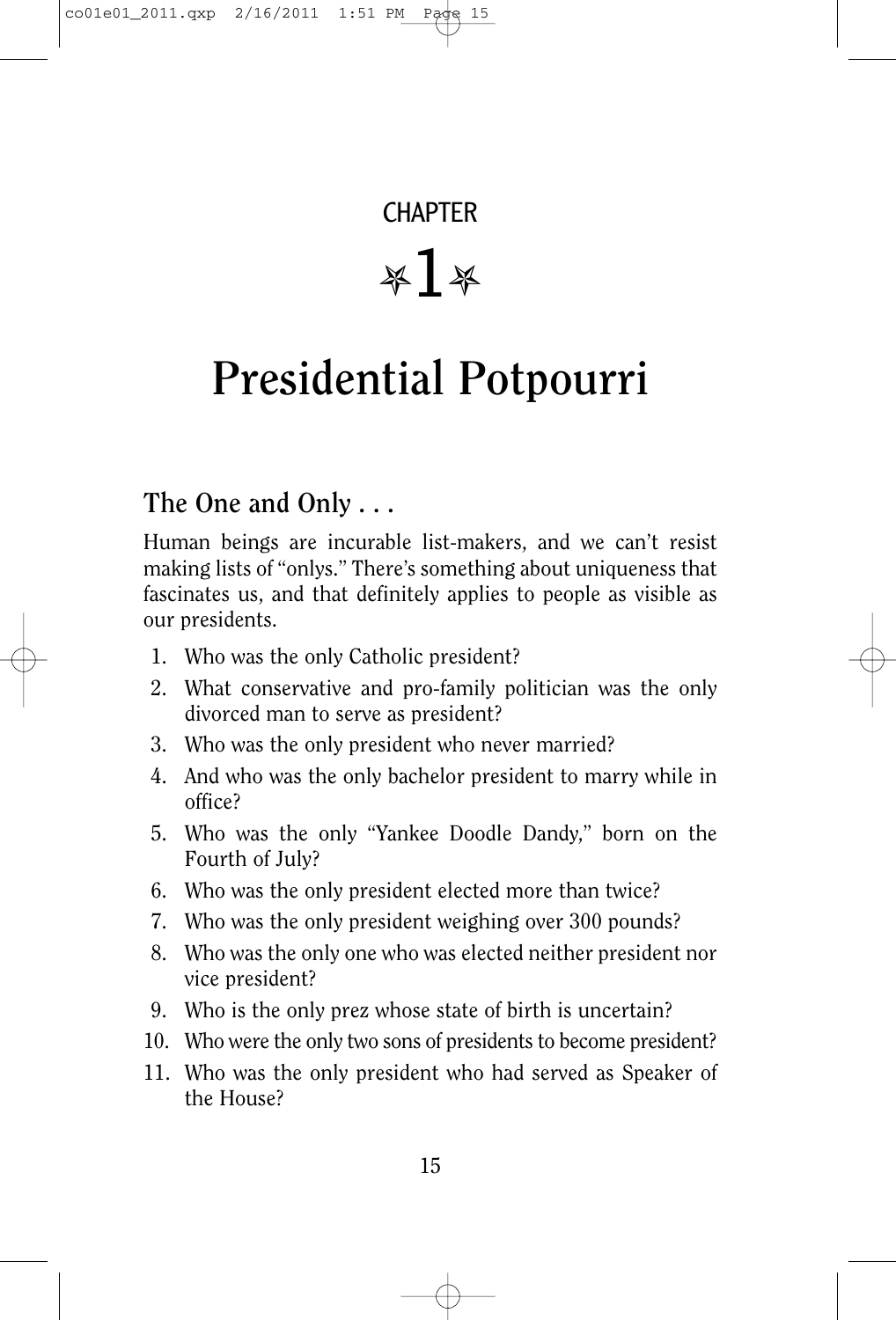#### 16 **X** THE COMPLETE BOOK OF PRESIDENTIAL TRIVIA

- 12. Who are the only two presidents buried in Arlington National Cemetery?
- 13. Who is the only one born outside the continental U.S.?
- 14. Who was the only one elected to another nation's Congress?
- 15. Who was the only president to die in the Capitol?
- 16. Who is the only president buried in Washington, D.C.?
- 17. Who was the only president to be married in the White House?
- 18. Besides the man in question 17, who were the only other presidents to marry while in office?
- 19. Who was the only president to win a Pulitzer Prize?
- 20. Who was the only president *not* to live in the White House?
- 21. Who were the only two that died in the White House? (Hint: both military heroes)
- 22. Who is the only president with a monument depicting him in a wheelchair?
- 23. Who were the only two who did not attend the inaugurations of their successors? (Hint: They were related.)

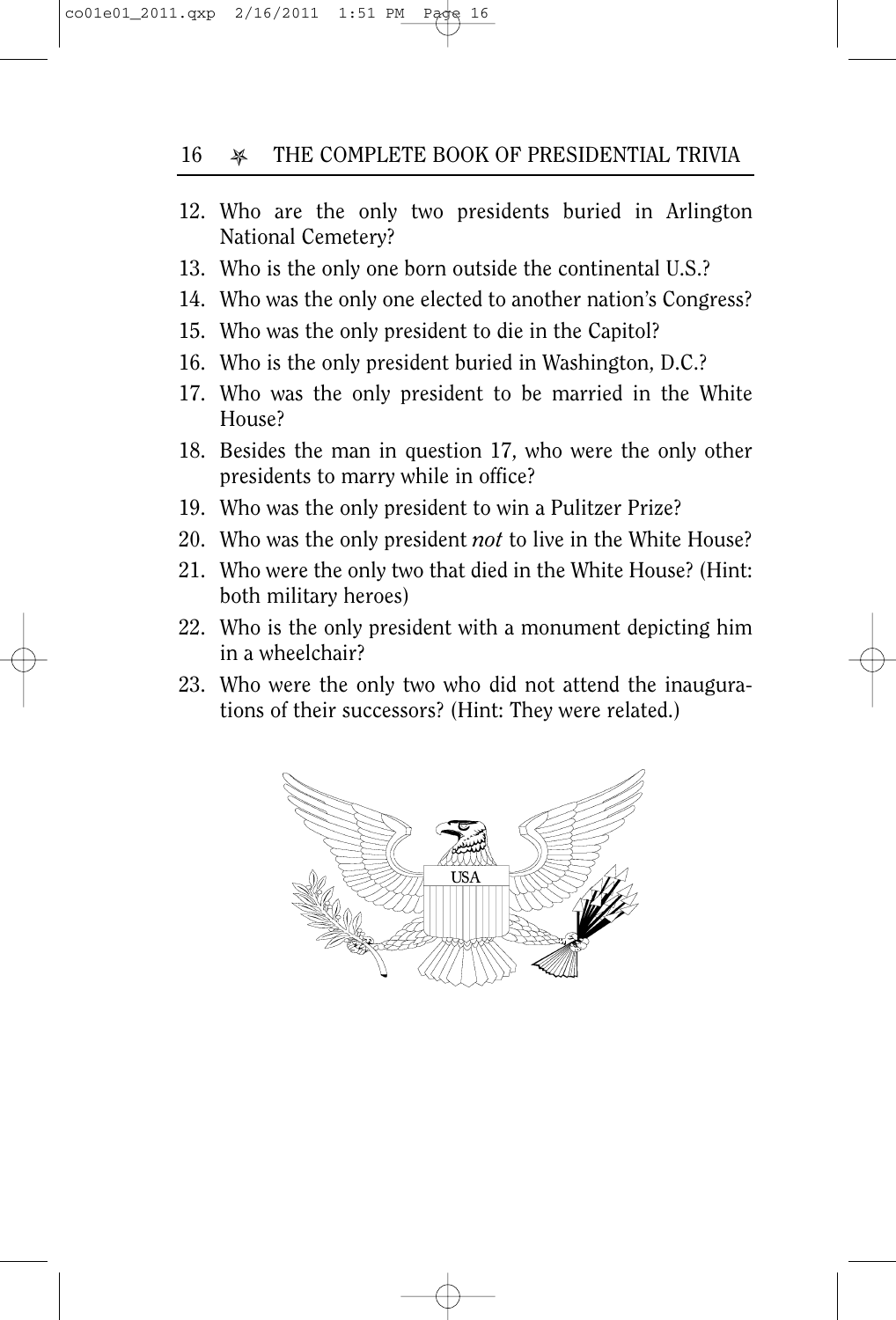## **The One and Only . . . (answers)**

- 1. John F. Kennedy.
- 2. Ronald Reagan. His first wife was actress Jane Wyman, back in his Hollywood days, and their divorce was her idea, not his.
- 3. James Buchanan,"Old Buck."
- 4. Grover Cleveland, who married the much younger Frances Folsom in 1886. He was also the only president who married in the White House.
- 5. Calvin Coolidge, born in 1872.
- 6. Franklin D. Roosevelt, elected a grand total of four times, though he did not live to finish his last term, dying in 1945.
- 7. The gargantuan William Howard Taft, who weighed in at over 330 pounds.
- 8. Gerald R. Ford, who filled the slot vacated by Nixon's scandal-plagued vice president Spiro Agnew. Ford became president when Nixon resigned.
- 9. Andrew Jackson, who was born in a settlement called Waxhaw, somewhere near the state line of North Carolina and South Carolina. Jackson believed he was born in South Carolina, but we aren't 100 percent sure.
- 10. John Quincy Adams, sixth president, son of John Adams, second president, and George W. Bush, forty-third president, son of George H. W. Bush, forty-first president.
- 11. James K. Polk.
- 12. William Howard Taft and John F. Kennedy.
- 13. Barack Obama, born in Hawaii.
- 14. John Tyler, that nation being the Confederacy.Tyler was elected in 1861 but died before he ever served.
- 15. John Quincy Adams, who collapsed on the House floor and died in the Speaker's chamber.
- 16. Woodrow Wilson, buried in National Cathedral, as is his second wife.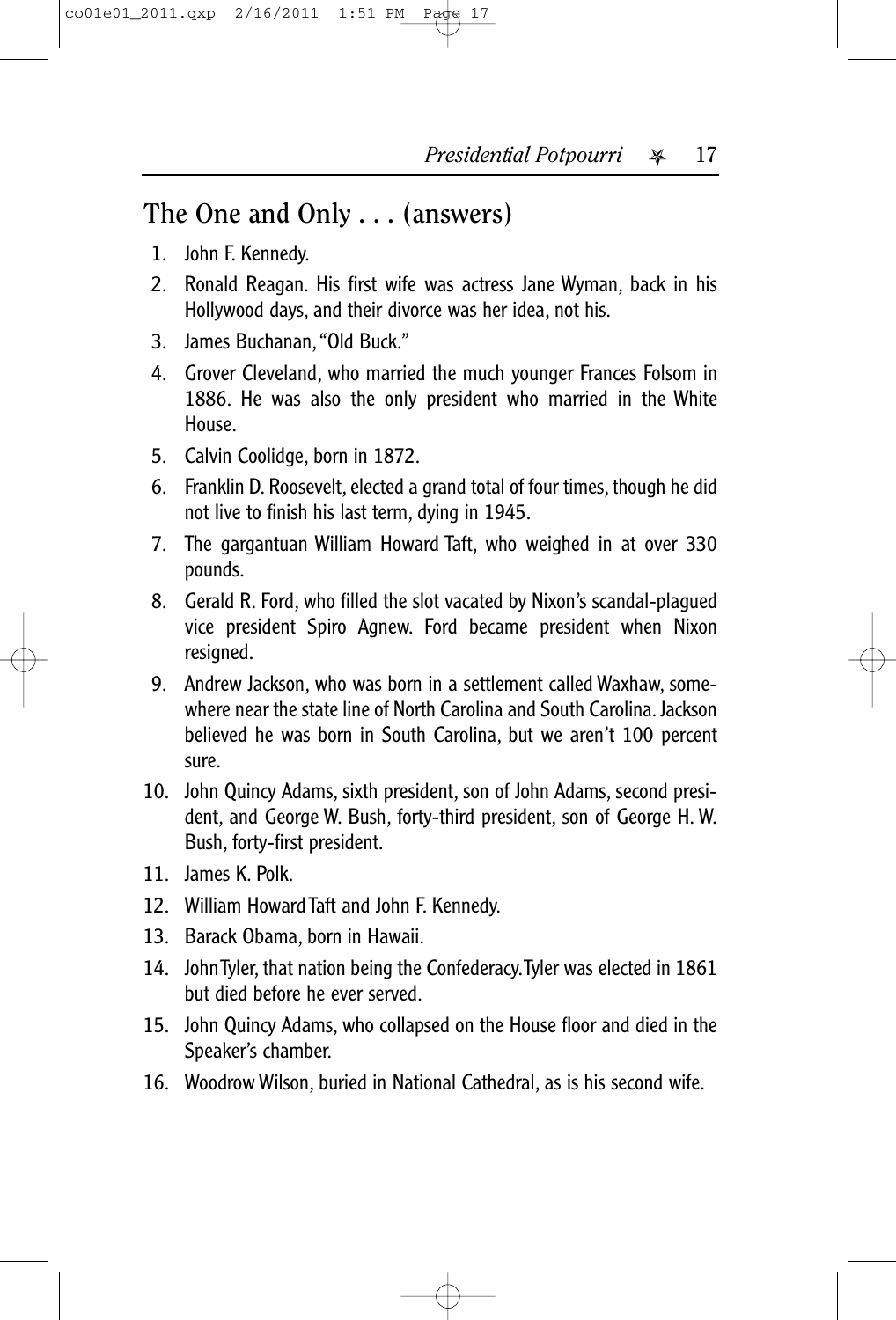- 17. Grover Cleveland, who married Frances Folsom at the White House in 1886.
- 18. John Tyler, who married his second wife in New York, and Woodrow Wilson, who married his second wife in Washington (but not in the White House).
- 19. John F. Kennedy, who won in 1957 for *Profiles in Courage*. A number of critics believe the book may have been ghostwritten.
- 20. George Washington.
- 21. William Henry Harrison and Zachary Taylor.
- 22. Franklin Roosevelt. The statue in Washington was dedicated in May 1997.There was some long debating about whether the FDR memorial would show him with or without the wheelchair.
- 23. John Adams, who did not attend the inauguration of Jefferson, and son John Quincy Adams, who did not attend the inauguration of Jackson.

\* \* \*

#### **Famous Firsts**

What book of trivia would be complete without questions about the firsts? They range from the significant (the first to resign was pretty important, considering the circumstances that led to his resignation) to the supremely trivial (the first to have a middle name). Have fun with these famous firsts, since they give a sort of quickie tour of American history.

- 1. In August 1974, who became the first president to resign?
- 2. In the 1980s, what Republican president submitted the first *trillion*-dollar budget to Congress?
- 3. In September 1960, the first televised presidential debates took place. Who were the debaters?
- 4. Who was first to see his wife elected to the U.S. Senate?
- 5. What Massachusetts-born president was the first with a middle name?
- 6. What 20th-century president was the first to be born in a hospital? (Hint: peanuts)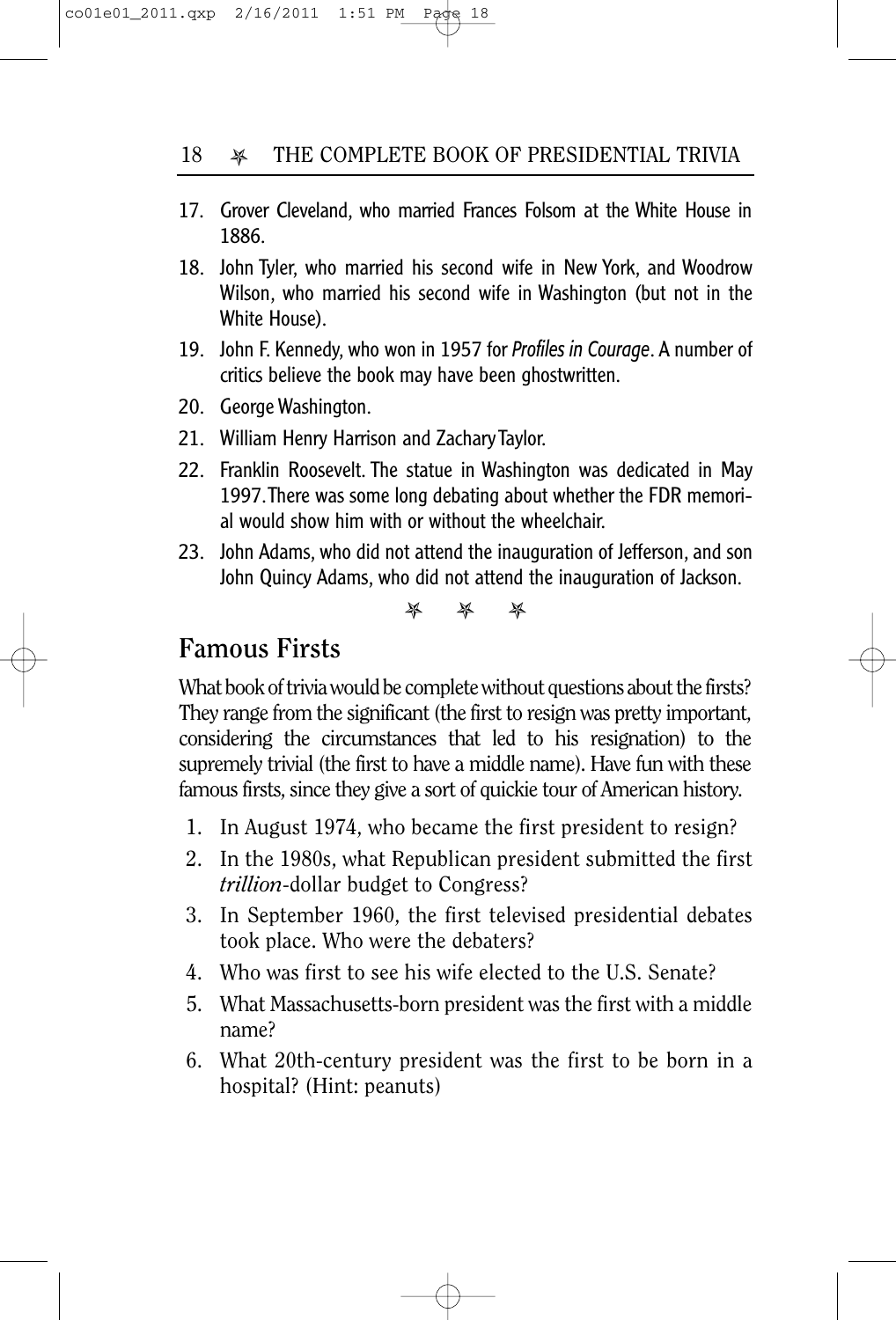- 7. Who was the first vice president to become Acting President, for about eight hours in 1985?
- 8. Who was the first president born in the twentieth century? (Hint: assassination)
- 9. During the War of 1812, who became the first president to face enemy gunfire while in office?
- 10. In 1835 who became the first (and only) president to pay off the national debt?
- 11. Eisenhower was in charge at the first presidential press conference to be televised. What year?
- 12. The first presidential baby born in the White House was the daughter of whom?
- 13. On September 4, 1951, President Truman addressed a peace treaty conference in San Francisco. What was the significance of this address?
- 14. Who was the first president whose parents survived him?
- 15. What daring deed did former President George H. W. Bush do on March 25, 1997?
- 16. Who was the first president to have impeachment proceedings against him introduced in Congress? (Hint: *not* Andrew Johnson)
- 17. Who was the first to actually leave U.S. soil while in office?
- 18. Whose was the first presidential funeral broadcast on radio?
- 19. Who was the first president to wear a beard?
- 20. Who was the first president to hold regular press conferences?
- 21. What New Yorker was the first to have a black person as a formal guest at the White House?
- 22. Who was the first to *walk* the inaugural route from the Capitol to the White House? (Hint: big grin)
- 23. Who was first to wear long pants instead of knee-breeches?
- 24. Who was first to be born outside the thirteen original states?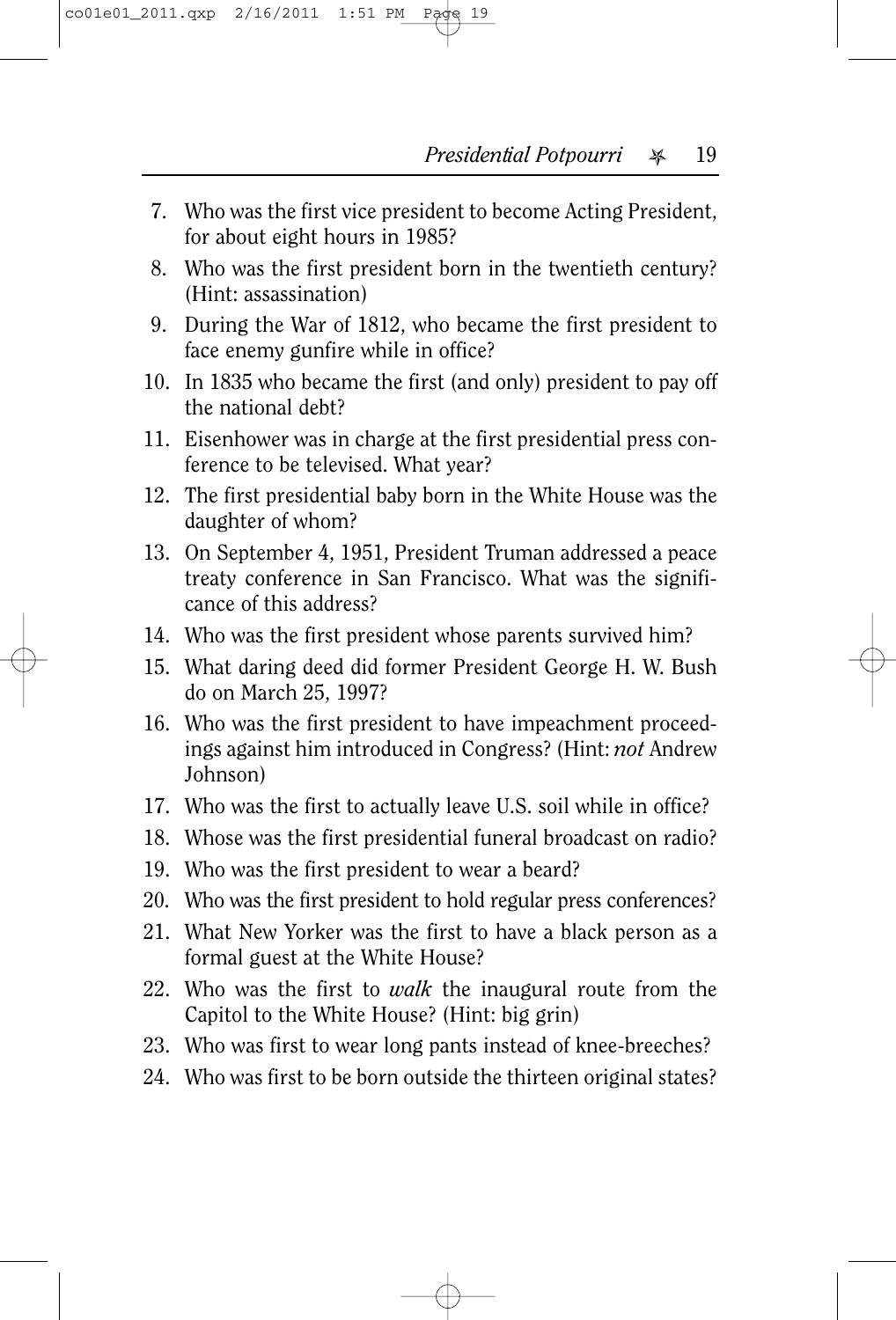#### 20 **WE THE COMPLETE BOOK OF PRESIDENTIAL TRIVIA**

- 25. Who oversaw the establishment of the first national park? (Hint: It was Yellowstone.)
- 26. Who was the first to fly the U.S. flag from public buildings? (Hint: Union veteran)
- 27. What large Republican was first to pay federal income tax on his presidential salary?
- 28. Who was the first to have "The Star-Spangled Banner" as the national anthem?
- 29. What Republican was the first to use helicopters for short presidential trips?
- 30. What Republican was the first president to visit all fifty states?
- 31. What early president was the first to shake hands instead of bow to his guests?
- 32. Who was the first to have his wife called "First Lady"? (Hint: wartime)
- 33. What familiar presidential song was played at a July 1828 ceremony at which John Quincy Adams officiated?
- 34. Who was the first American president who was born an American?
- 35. Who was the first to address the legislature of Russia?
- 36. Who was the first to appear on film?

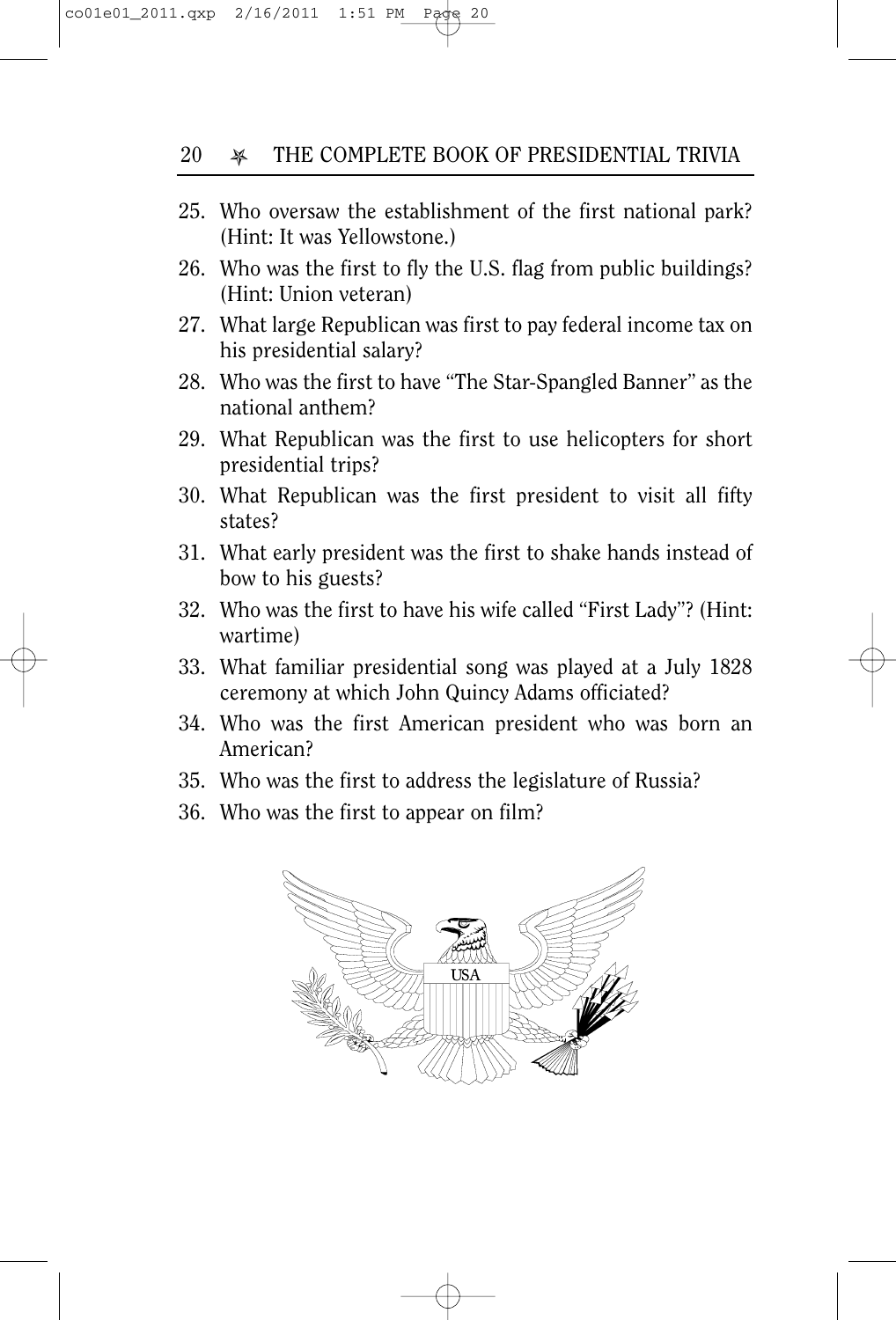#### **Famous Firsts (answers)**

- 1. Richard Nixon.
- 2. Ronald Reagan.
- 3. Richard Nixon and John F. Kennedy.
- 4. Bill Clinton. Hillary Clinton was elected as senator from New York in November 2000.
- 5. John Quincy Adams. (This is fortunate, since it helps distinguish him from his father, President John Adams.)
- 6. Jimmy Carter.
- 7. George H. W. Bush, vice president under Reagan.
- 8. John F. Kennedy, born in 1917.
- 9. James Madison.
- 10. Andrew Jackson. (Ah, how times have changed.)
- 11. 1955.
- 12. Grover Cleveland. His daughter Esther was born in the White House in 1893.
- 13. It was the first transcontinental TV broadcast, carried by 94 stations.
- 14. John F. Kennedy, assassinated at the young age of forty-six.
- 15. Bush, age 72, parachuted from a plane using a rainbow chute. He was the only president to ever have parachuted, having also done so in 1944 while bailing out of his bullet-ridden plane during World War II.
- 16. John Tyler, tenth president.The proposal to defeat him was defeated in 1843, so technically he was almost (but not quite) impeached.
- 17. Woodrow Wilson.
- 18. William Howard Taft's, in 1930.
- 19. Abraham Lincoln.
- 20. Woodrow Wilson.
- 21. Theodore Roosevelt, who peeved some Southerners when he had educator Booker T. Washington as a White House guest.
- 22. Jimmy Carter, at his 1977 inauguration.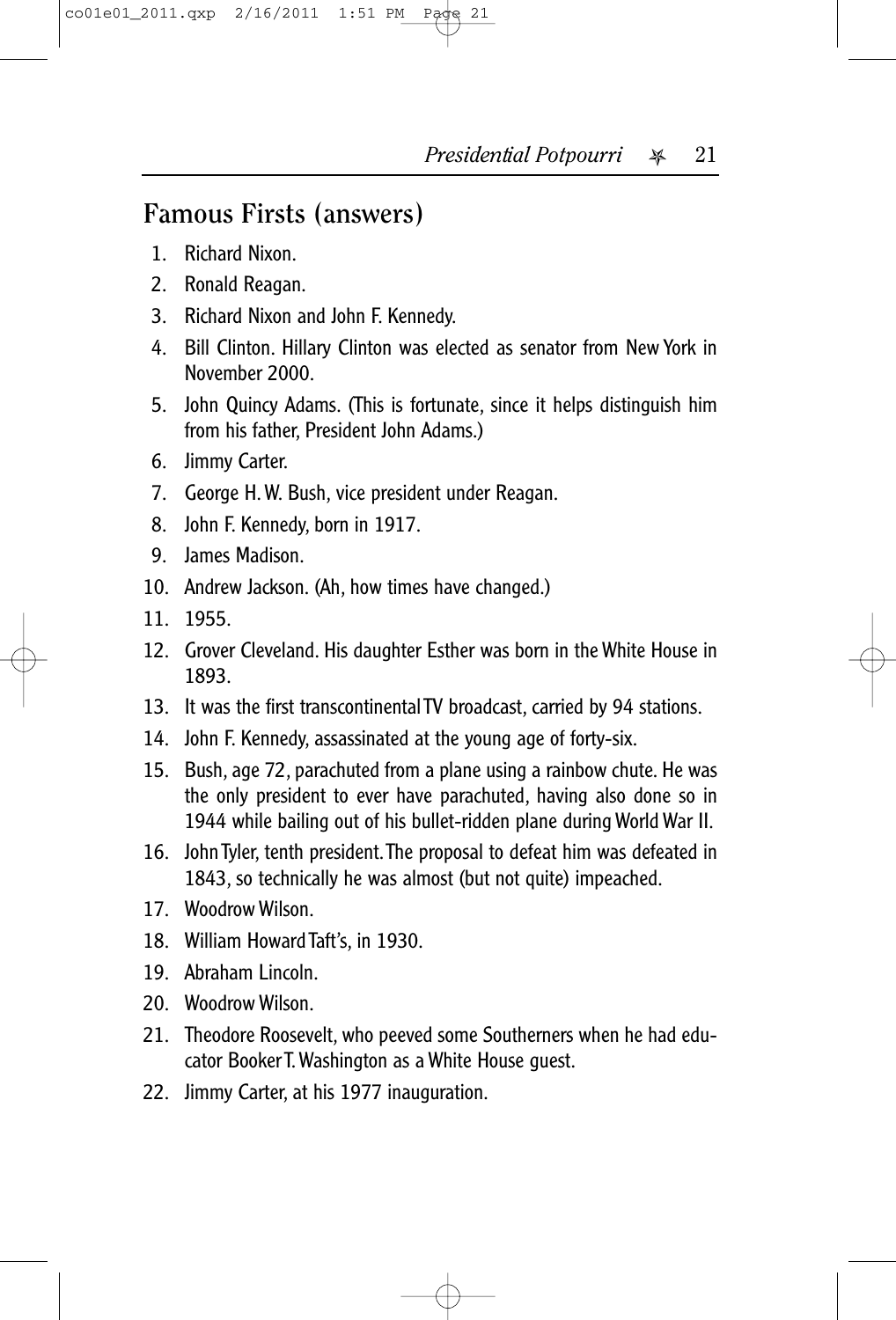- 23. James Madison. (Considering how short Madison was, perhaps the pants he wore to his ankles had been someone else's knee pants.) For the record, though Madison wore long pants, the next president, James Monroe, preferred knee pants.
- 24. Abraham Lincoln, born in Kentucky.
- 25. Ulysses S. Grant.
- 26. Benjamin Harrison.
- 27. William Howard Taft.
- 28. Herbert Hoover. It became the national anthem in 1931.
- 29. Dwight Eisenhower.
- 30. Richard Nixon.
- 31. Thomas Jefferson, who thought bowing was a bit too aristocratic, though Washington and Adams rather liked it.
- 32. Probably Abraham Lincoln. Mary Lincoln was spoken of as "First Lady of the Land," a title which was, thankfully, shortened.
- 33. "Hail to the Chief,"which at the time was probably *not* played to honor the president, but rather played because it was a popular tune. Later, under Tyler and Polk, it became *the* presidential song.
- 34. Martin Van Buren, born in 1782, and thus the first president who was not a British subject when he was born.
- 35. Bill Clinton.The Russian legislature is known as the Duma.
- 36. Grover Cleveland, shown in 1895 signing a bill into law.

资 资 资

## **Assassinations, and Some Attempts at It**

America began with a revolution, but Americans have generally been horrified at assassinations. The usual wisdom is, if you don't like the president, vote him out in four years. But from early on there have been some assassination attempts, with some of them, alas, successful.

- 1. What alleged assassin was killed by Jack Ruby on November 24, 1963?
- 2. What federal agency took on the job of guarding the president after William McKinley's assassination in 1901?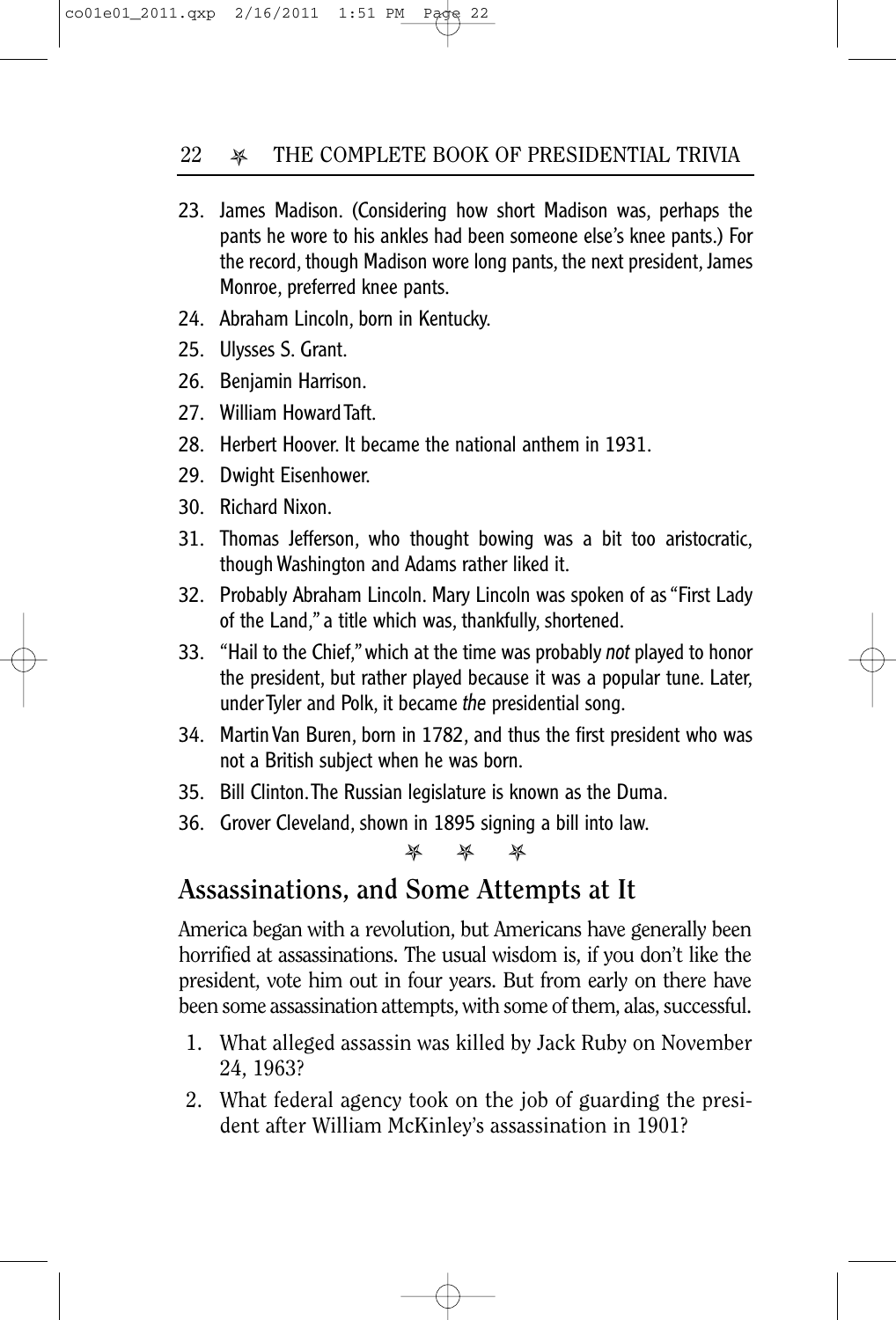- 3. What Republican president's shooting in 1981 caused the Oscar broadcast to be delayed?
- 4. Whose assassination was the Warren Commission appointed to investigate in 1964?
- 5. Chicago mayor Anton Cermak was killed by assassin Guiseppe Zangara in 1933. At what newly elected president was Zangara actually aiming?
- 6. The year 1881 was a "year of three presidents." Who were they?
- 7. What popular president of the 1800s was the first to survive an assassination attempt? (Hint: Old Hickory)
- 8. What Democratic presidential hopeful was fatally shot in 1968 by Sirhan Sirhan?
- 9. When Abraham Lincoln was shot, which of his cabinet members was also critically wounded?
- 10. The Dr. Samuel Mudd House can be toured in Waldorf, Maryland. What is Mudd's claim to fame?
- 11. What former president was shot while campaigning for president in Milwaukee in 1912? (Hint: bear)
- 12. Buffalo, New York, has a statue of a 20th-century president assassinated there. Who?
- 13. What president, assassinated in 1881, had said of the presidency, "What is there in this place that a man should ever want to get in it?"
- 14. Ford's Theatre in D.C. was the scene of what famous assassination?
- 15. The Sixth Floor is a Dallas, Texas, museum devoted to what famous assassination?
- 16. What Republican president did "Squeaky" Fromme try to assassinate in 1975?
- 17. What president was, in 1950, almost fatally shot by Puerto Rican nationalists?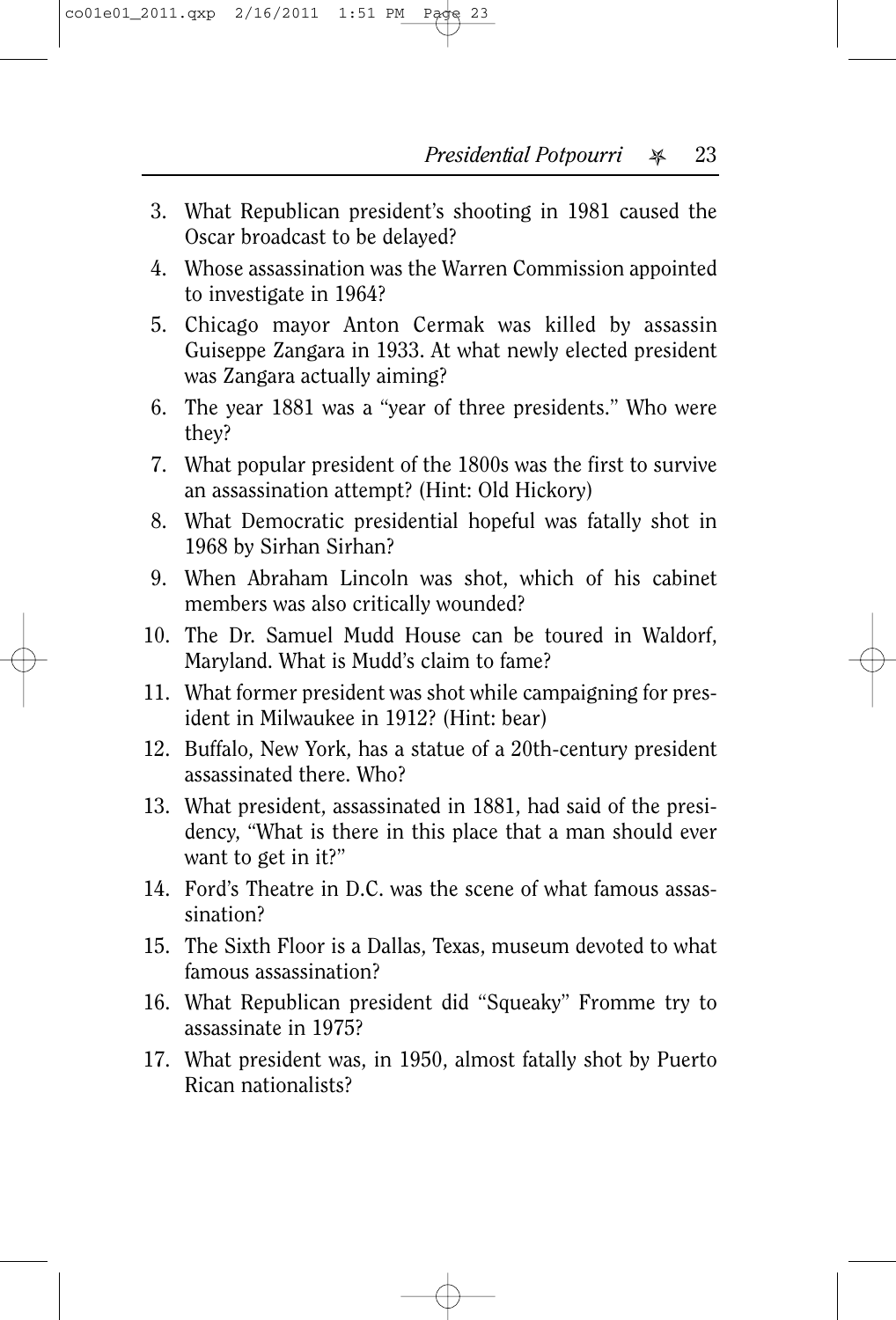#### 24 **X** THE COMPLETE BOOK OF PRESIDENTIAL TRIVIA

- 18. The Surratt House in Clinton, Maryland, focuses on the escape of what presidential assassin?
- 19. What was the fate of Richard Lawrence, caught in his attempt to assassinate Andrew Jackson?
- 20. Who delivered an hour-long speech after being shot by assassin John Schrank?
- 21. Who, as a Republican vice president, faced a violent, angry mob when he landed in Caracas, Venezuela?



#### **Assassinations, and Some Attempts at It (answers)**

- 1. Lee Harvey Oswald, arrested for shooting John F. Kennedy.
- 2. The Secret Service.
- 3. Ronald Reagan, shot (but not killed) by John Hinckley, Jr. It was appropriate that the Oscar telecast was postponed, since Reagan had been a movie actor.
- 4. The assassination of John F. Kennedy, shot in November 1963.
- 5. Franklin Roosevelt.
- 6. Rutherford Hayes (whose term had ended), James Garfield (newly elected, then assassinated), and Chester Arthur (president after Garfield's assassination).
- 7. Andrew Jackson.The spunky Jackson turned on his assailant, ready to beat him senseless with his cane.
- 8. Robert F. Kennedy.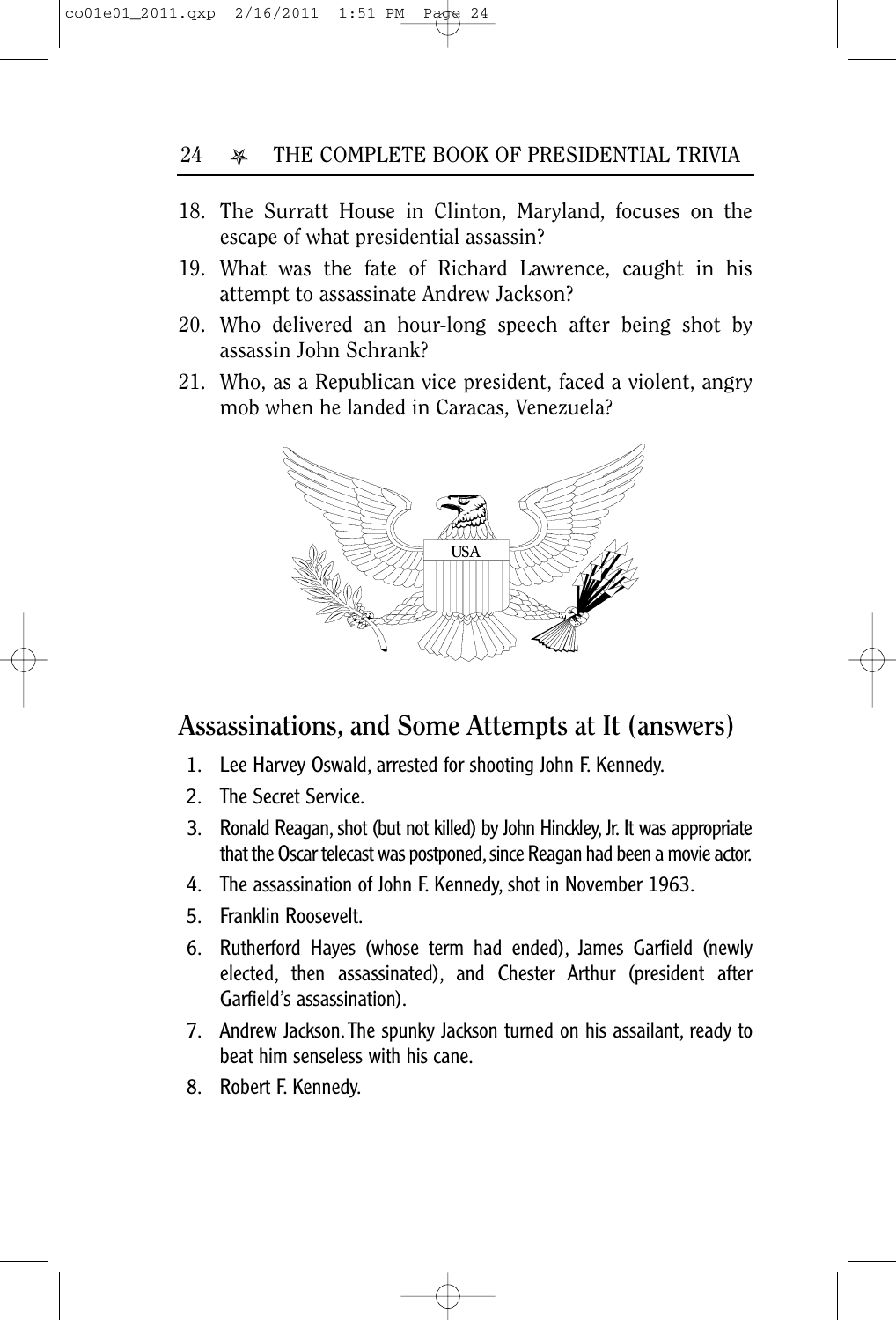- 9. William Seward, his Secretary of State, famous for having purchased Alaska for the U.S. Unlike Lincoln, Seward survived.
- 10. Dr. Mudd treated the broken leg of runaway assassin John Wilkes Booth, quite unaware that Booth had just shot Abraham Lincoln. Mudd was imprisoned for awhile but later pardoned.
- 11. Teddy Roosevelt, who escaped unhurt.
- 12. William McKinley, killed in 1901.
- 13. James Garfield.
- 14. Abraham Lincoln's, in 1865. The theatre has been restored to its appearance at the time Lincoln was shot.
- 15. John F. Kennedy's.The fatal shot came from the sixth floor of the Texas School Book Depository, now a museum.
- 16. Gerald Ford.
- 17. Harry Truman.
- 18. John Wilkes Booth, who shot Lincoln.The Surratt family aided Booth in his attempted escape.
- 19. He was committed to an asylum.The court found him not guilty by reason of insanity. Lawrence, a lunatic, claimed he was the rightful heir to the throne of England, and that Jackson had prevented him from taking the throne.
- 20. Theodore Roosevelt. This was in 1912, when TR was running on the "Bull Moose" ticket.
- 21. Richard Nixon.

\* \* \*

## **Naming the Presidents**

Sometimes a baby is named just because the name "sounds nice." Some are named to honor someone, say, a family member or someone famous. As you will see from the questions below, some presidents started out in life with one name and gained fame with another.

1. Who was the first president with a middle name?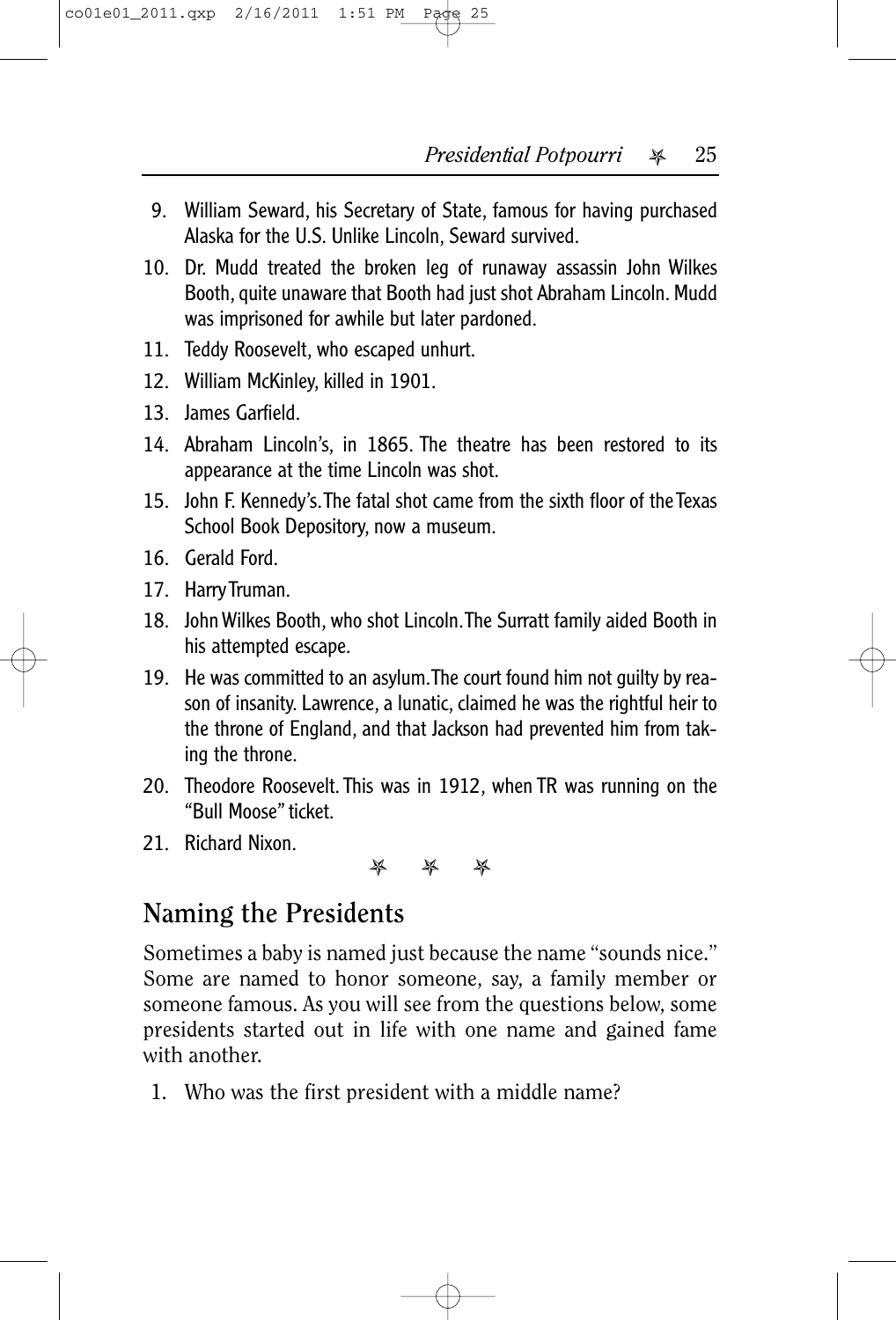- 2. Who had a middle initial but no middle name?
- 3. Who dropped his first name, John, because it was also his father's name?
- 4. How many presidents had the same first name as their fathers?
- 5. Who was originally named Hiram?
- 6. How many presidents have had their mother's maiden name in their name?
- 7. Who was named for his father's predecessor as pastor at a New Jersey church?
- 8. Who was named for the Dr. Abell who delivered him?
- 9. Who was named for his grandfather, James Knox?
- 10. Whose middle name was that of his great-grandfather, Speaker of the Massachusetts Assembly?
- 11. Whose first name was his mother's maiden name?
- 12. Whose middle name, Abram, was his father's first name? (Hint: assassinated)
- 13. Who was the only president named for a hero of Greek mythology?
- 14. Who reversed his middle and first names?
- 15. Who was named for his maternal grandfather, known as "Honey Fitz"?
- 16. Who was named for W. C. Linden, a family friend?
- 17. Who was born Leslie Lynch King but renamed after he was adopted?
- 18. Who was named for his great-uncle, a Methodist minister? (Hint: He died in office.)
- 19. Who was named for his maternal grandfather, a Presbyterian minister?
- 20. Who was named for his great-grandfather, a signer of the Declaration of Independence?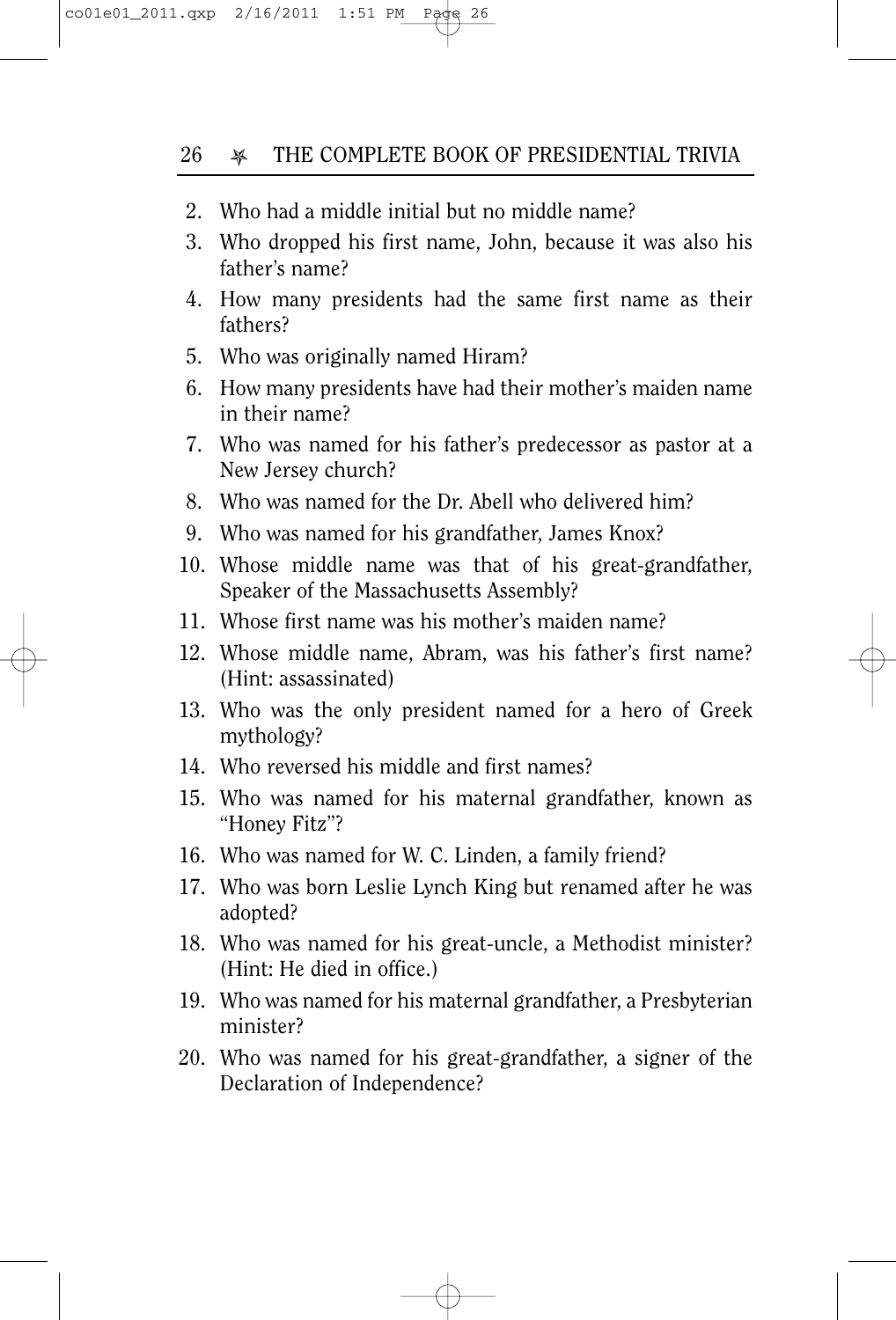- 21. How many presidents were named for their grandfathers?
- 22. Who is the only president to have a president's last name in his own name?
- 23. What has been the most common first name for presidents?
- 24. The last names of eight U.S. presidents end in what same three letters?
- 25. What three presidents went by their middle names?



#### **Naming the Presidents (answers)**

- 1. John Quincy Adams.
- 2. Harry S.Truman. Both his grandfathers had "S" names, so the middle initial honored both.
- 3. Calvin Coolidge, born John Calvin Coolidge.
- 4. *Lots*—specifically, thirteen: John Adams, James Madison, John Quincy Adams, Andrew Jackson, John Tyler, James Buchanan, Rutherford Hayes (surprise!), William McKinley, Theodore Roosevelt, Calvin Coolidge, Dwight Eisenhower, Jimmy Carter, and George W. Bush. Some, certainly not all, were officially "Juniors."
- 5. Ulysses S. Grant, at first named Hiram Ulysses Grant.When he went to West Point, he found they had mistakenly listed him as Ulysses Simpson Grant. (Simpson was his mother's maiden name.) He went along with the change, not missing the name Hiram. (Who would?) Interestingly, one of his younger brothers was named Simpson.
- 6. Ten—James Knox Polk, Millard Fillmore, Rutherford Birchard Hayes,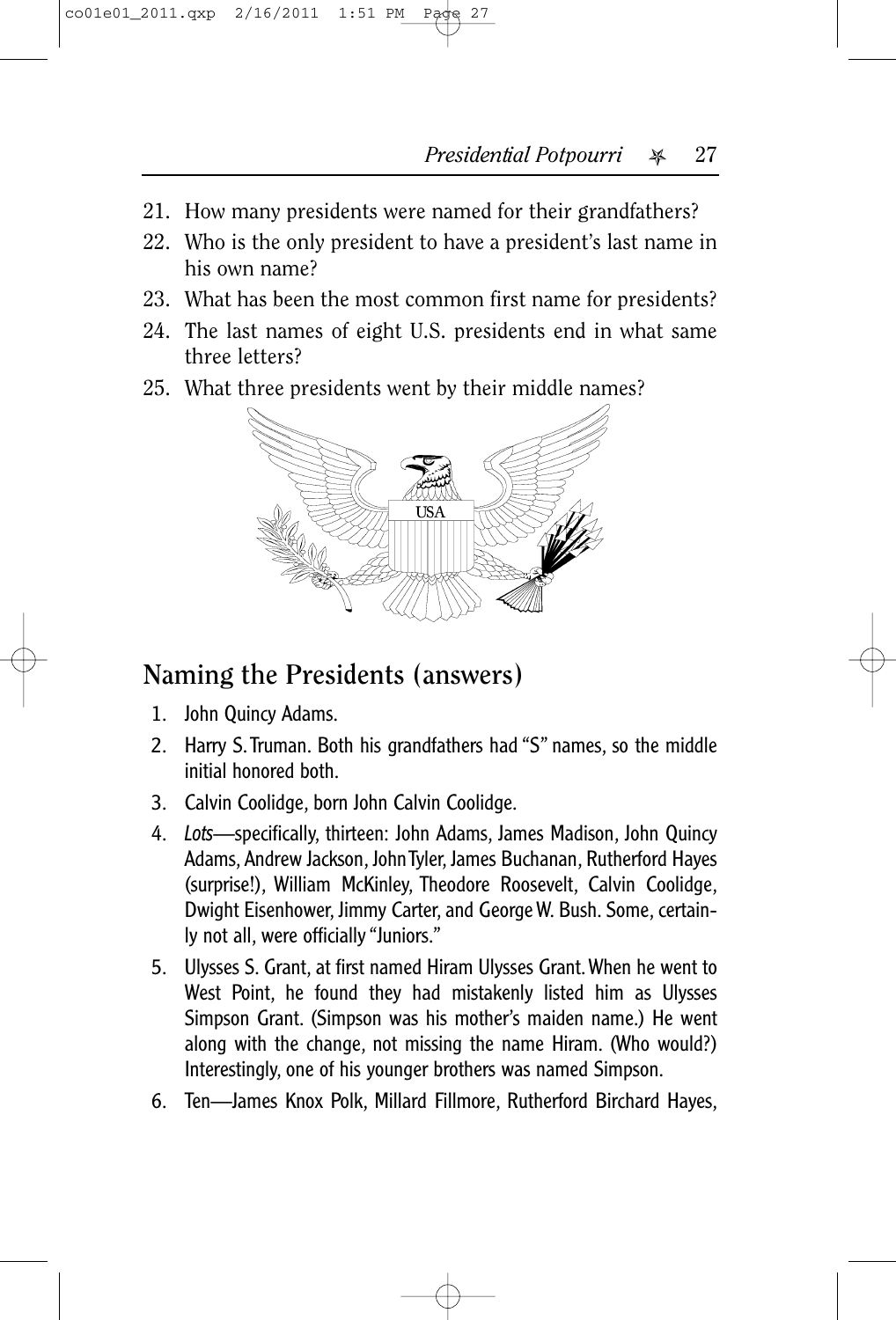Franklin Delano Roosevelt, John Fitzgerald Kennedy, Lyndon Baines Johnson, Richard Milhous Nixon, Ronald Wilson Reagan, and George Herbert Walker Bush (Walker being his mother's maiden name). Ulysses S. Grant is sometimes said to be Ulysses Simpson Grant, but in fact he was born Hiram Ulysses Grant.

- 7. Grover Cleveland, full name Stephen Grover Cleveland, and named for Reverend Stephen Grover.
- 8. Chester A. Arthur, named for Chester Abell.
- 9. James K. Polk.The "K" is for Knox.
- 10. John Quincy Adams.
- 11. Millard Fillmore, whose mother was born Phoebe Millard.
- 12. James A Garfield.
- 13. Ulysses S. Grant.
- 14. Dwight David Eisenhower, born David Dwight Eisenhower. He went by Dwight to avoid confusion with his father David.
- 15. John Fitzgerald Kennedy, named for John Fitzgerald.
- 16. Lyndon Johnson, whose mother altered the spelling from Linden.
- 17. Gerald Rudolph Ford, Jr., named for his adoptive father.
- 18. Warren Gamaliel Harding, named for the Reverend Warren Gamaliel Bancroft.
- 19. Woodrow Wilson—full name Thomas Woodrow Wilson, named for the Reverend Thomas Woodrow.
- 20. Benjamin Harrison.
- 21. Ten—Thomas Jefferson, Martin Van Buren, James Knox Polk, Zachary Taylor, Abraham Lincoln, Ulysses S. Grant (original first name Hiram, after a grandfather), Chester Alan Arthur (his middle name after his grandfather), Woodrow Wilson, John Fitzgerald Kennedy, and George Herbert Walker Bush.
- 22. William *Jefferson* Clinton.
- 23. James—as in Madison, Monroe, Polk, Buchanan, Garfield, and Carter, six in all. A close second is John—as in Adams, Quincy Adams, Tyler, Coolidge (his first name, Calvin being his middle name), and Kennedy.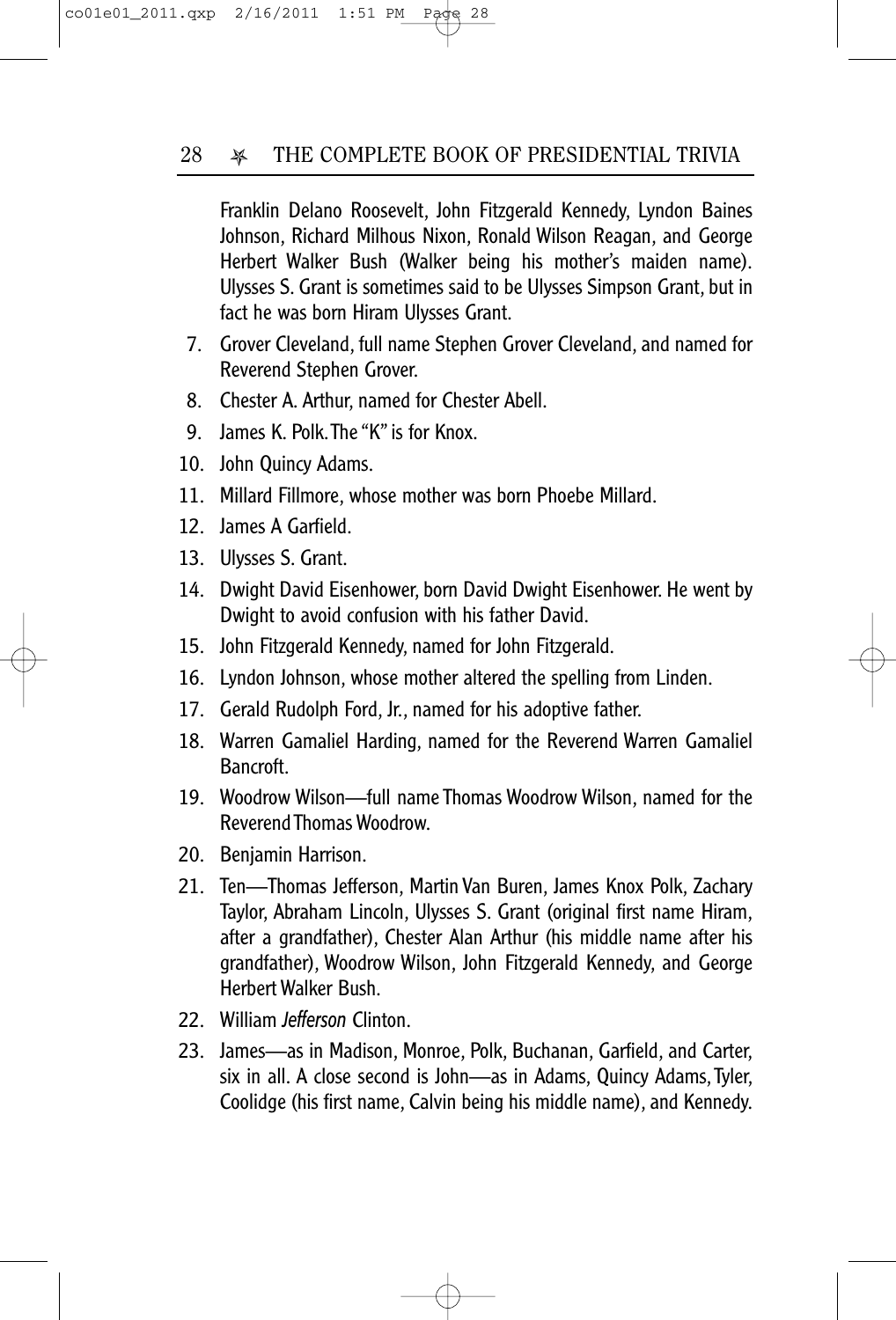- 24. Son. Jefferson, Madison, Jackson, William Henry Harrison, Andrew Johnson, Benjamin Harrison, Wilson, Lyndon Johnson. (And how about Nick-son?)
- 25. Stephen Grover Cleveland, Thomas Woodrow Wilson, and John Calvin Coolidge.Technically, Grant would qualify, since he was named Hiram Ulysses Grant by his parents, but at West Point became Ulysses S. Grant and stayed that way.

 $\begin{array}{ccc} \mathbb{X} & \mathbb{X} & \mathbb{X} \end{array}$ 

#### **Nicknaming the Presidents**

Ah, the joy of nicknames—sometimes admiring, sometimes cruel, sometimes puzzling. A few of the ones below will be quite familiar, and others may leave you wondering "Where'd he get that from?"

- 1. Who was "Old Hickory"?
- 2. What early president was known as "His Rotundity"?
- 3. Why did William Henry Harrison have the nickname "Old Tippecanoe"?
- 4. Who was "Old Buck"?
- 5. What 20th-century Republican was "Dutch" in his younger days?
- 6. Who was the "Red Fox of Kinderhook"?
- 7. What was Zachary Taylor's "rough" nickname?
- 8. Who was "Rutherfraud"?
- 9. What portly man was known as the "Big Lub" in his school days?
- 10. Who did the vanquished Indians refer to as "Sharp Knife"?
- 11. What recent president was "Little Pop" or "Poppy" in his younger days?
- 12. Who was "Young Hickory"?
- 13. Who was "Tricky Dickie"?
- 14. Who was "Handsome Frank"?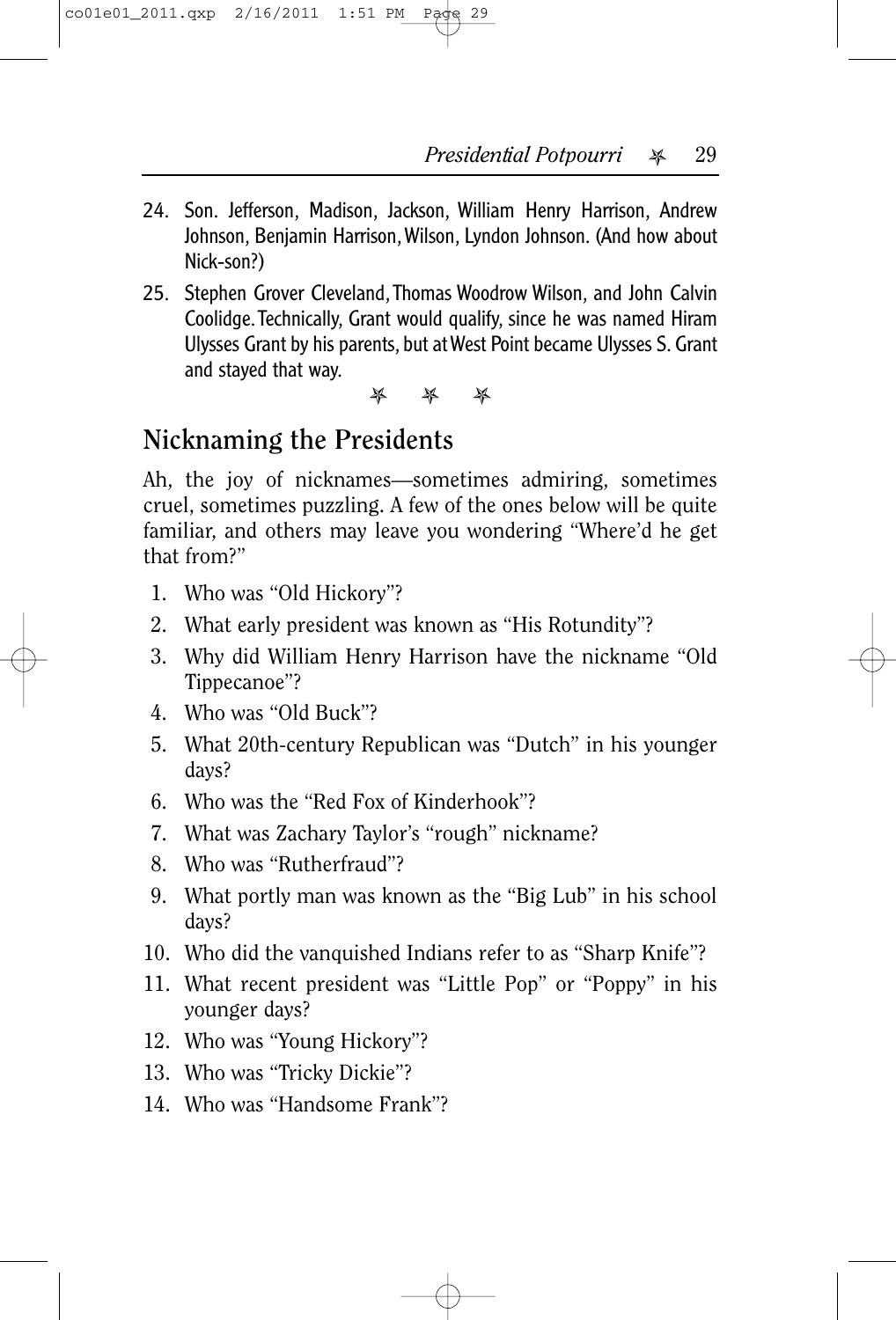- 15. Who was the "Silent" president?
- 16. Who was the "Rail-Splitter"?
- 17. Who was "Little Ben"?
- 18. What philandering Republican was known as "Winnie" in his childhood?
- 19. Who was known to all his friends as "Bert"?
- 20. Who was the "Ike" that everyone liked?
- 21. Who was always known as "Jack" to friends and family?
- 22. Who was the "Little Magician"?
- 23. What ex-president became known as "Old Man Eloquent" in the House?
- 24. Who was the "Great Communicator"?
- 25. Why was John Tyler "His Accidency"?
- 26. Who was known by his political enemies as "the Beast of Buffalo"?
- 27. Who was known, from his Civil War days, as "Unconditional Surrender"?
- 28. What recent Republican president was called the "Teflon President" because scandals never seemed to stick to him?
- 29. Who was "Slick Willie"?
- 30. Who was the "Tennessee Tailor"?
- 31. What beefy Union veteran was the "Idol of Ohio"?
- 32. What dapper gent was the "Gentleman Boss" and the "Dude President"?
- 33. What Southern man was called "Hot" as a boy?
- 34. What former Ohio canal worker was "Boatman Jim"?
- 35. What rotund New Englander was the "Duke of Braintree"?
- 36. What Union veteran was "Wobbly Willie"?
- 37. What portly man was both "Uncle Jumbo" and "Big Steve"?
- 38. What wise, multi-talented man was the "Sage of Monticello"?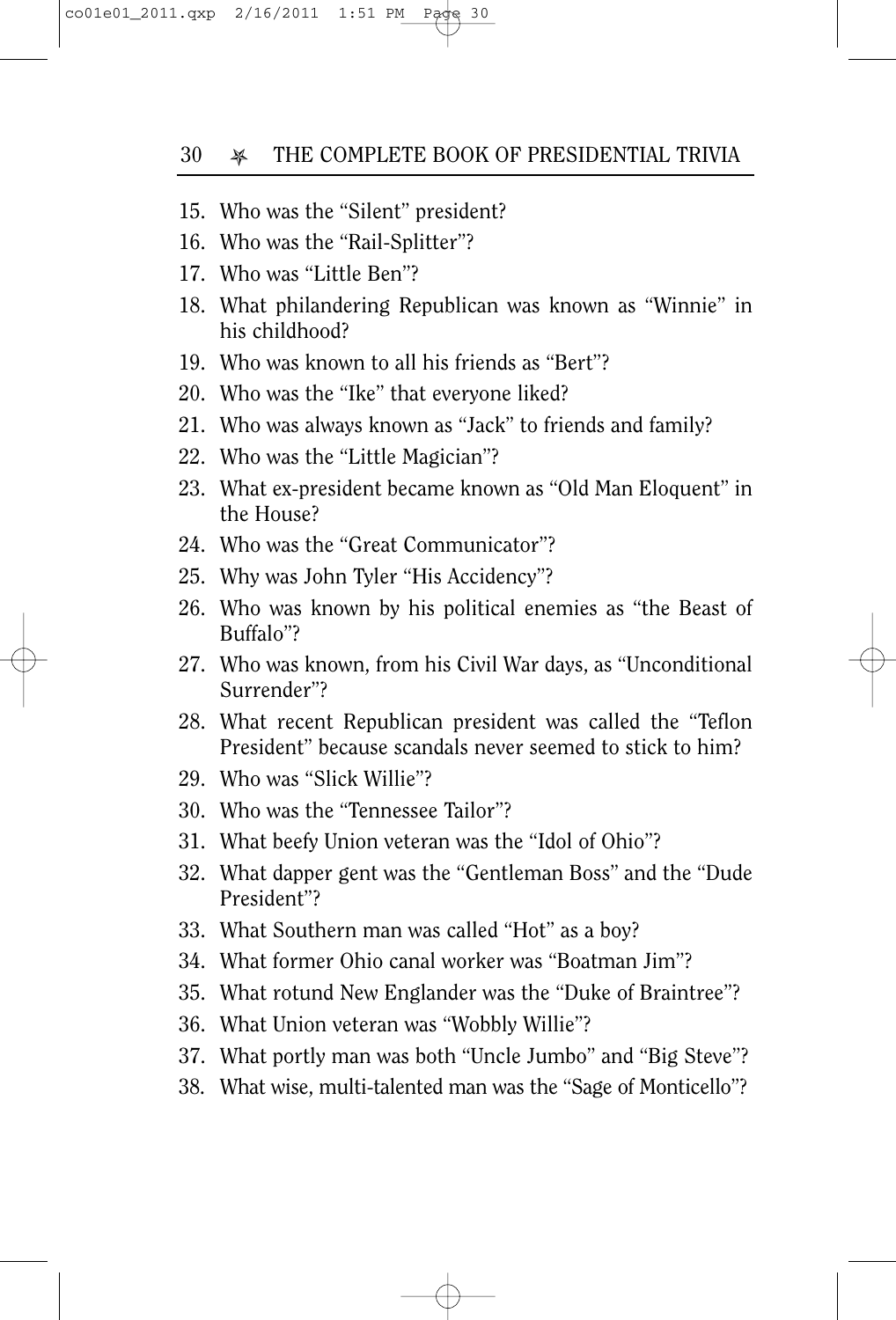- 39. What short Ohio man was the "Human Iceberg"?
- 40. What Virginian has a place in history as "Father of the Constitution"?
- 41. Who was "Big Will"?
- 42. What man was a great military leader but sometimes hissed as a "Useless" president"?
- 43. Who was "Little Mat" and "Matty"?
- 44. What short Tennessean was known as "Napoleon of the Stump"?
- 45. Who was "Rud" as a boy?
- 46. Who was sometimes called the "Ohio Napoleon" for his habit of putting one hand inside his coat while speaking?
- 47. What *very* serious Duke University law student (and California resident) got the nickname "Gloomy Gus"?
- 48. Who was the "Preacher President"?
- 49. What adopted child was "Junie" (short for "Junior") as a boy? (Hint: Michigan)
- 50. Who, while serving in the House, was sometimes called "the Madman of Massachusetts" by Southerners?
- 51. What very laidback man had the habit of dozing off in public places, leading his wife to call him "Sleeping Beauty"?

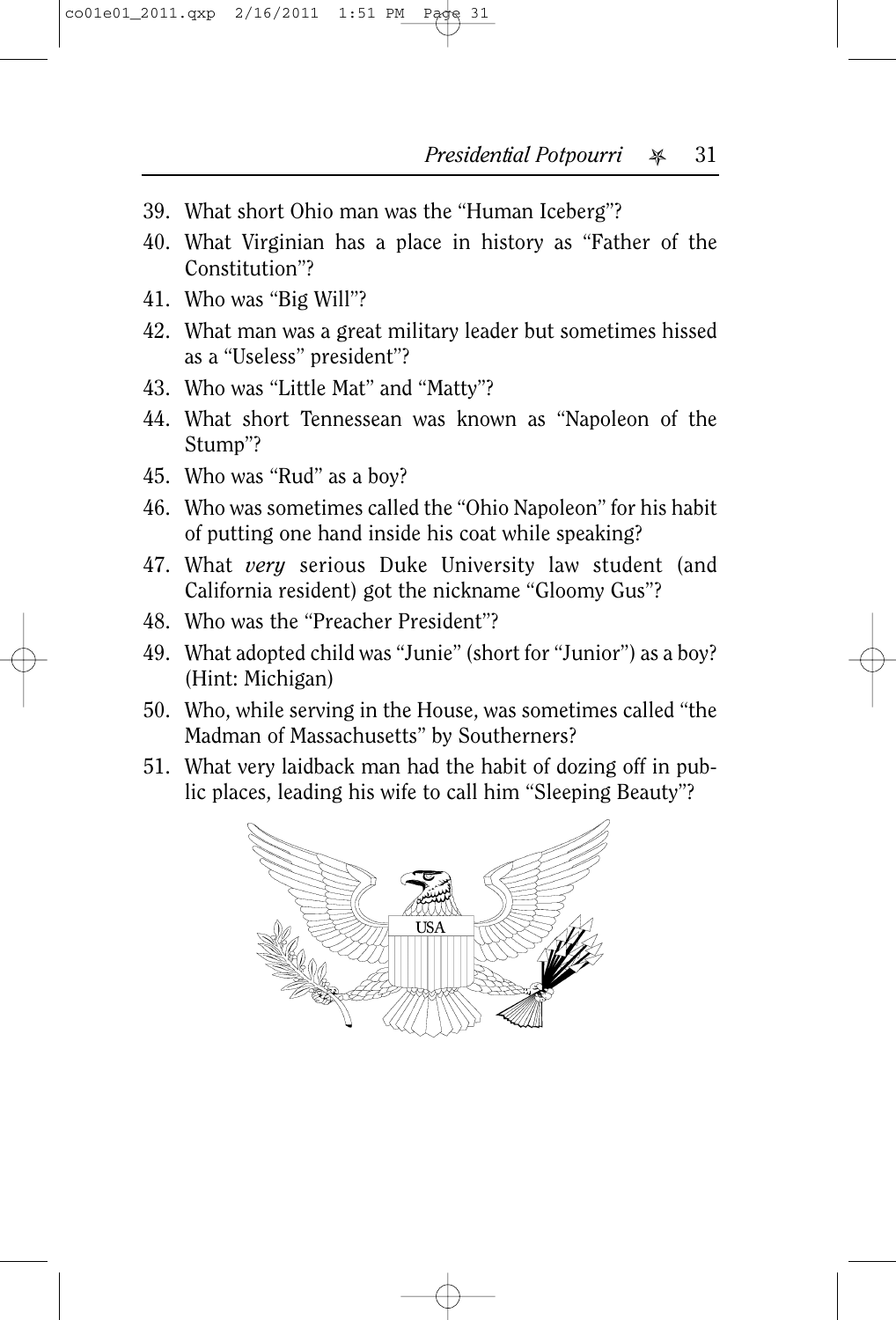#### **Nicknaming the Presidents (answers)**

- 1. Andrew Jackson.The frontiersmen knew Jackson as a tough guy, tough as the wood of the hickory tree.
- 2. John Adams, always a bit chunky.
- 3. The Battle of Tippecanoe, at which Harrison was victorious, spelled the end of Indian resistance in the region of Indiana.
- 4. James Buchanan.
- 5. Ronald Reagan.
- 6. Martin Van Buren, a redhead, whose home was Kinderhook, New York. The "Fox" name alluded to his political savvy.
- 7. "Old Rough and Ready." Taylor was known for his plainness and scorn of military "spit and polish." He was a contrast to the pompous General Winfield Scott, known as "Old Fuss and Feathers."
- 8. Rutherford Hayes. He never lived down the fact that in the election of 1872 there was deep suspicion of voter fraud. Hayes got fewer votes than his opponent, but won the electoral college by one vote—though this was disputed. Hayes was also called "His Fraudulency."
- 9. The hulking William Howard Taft.
- 10. Andrew Jackson.
- 11. George H. W. Bush.
- 12. James K. Polk, a follower of the principles of "Old Hickory," Andrew Jackson, a Tennessean like himself.
- 13. Richard Nixon.The name really came into wide use after the Watergate scandal broke.
- 14. Franklin Pierce,whose good looks were more notable than his political wisdom.
- 15. Calvin Coolidge, known as "Silent Cal." He was correct when he said, "The Coolidges never slop over."
- 16. Abraham Lincoln, of course. Like most backwoods men, he knew how to split logs for rail fences.
- 17. Benjamin Harrison, only 5'6".
- 18. Warren G. Harding.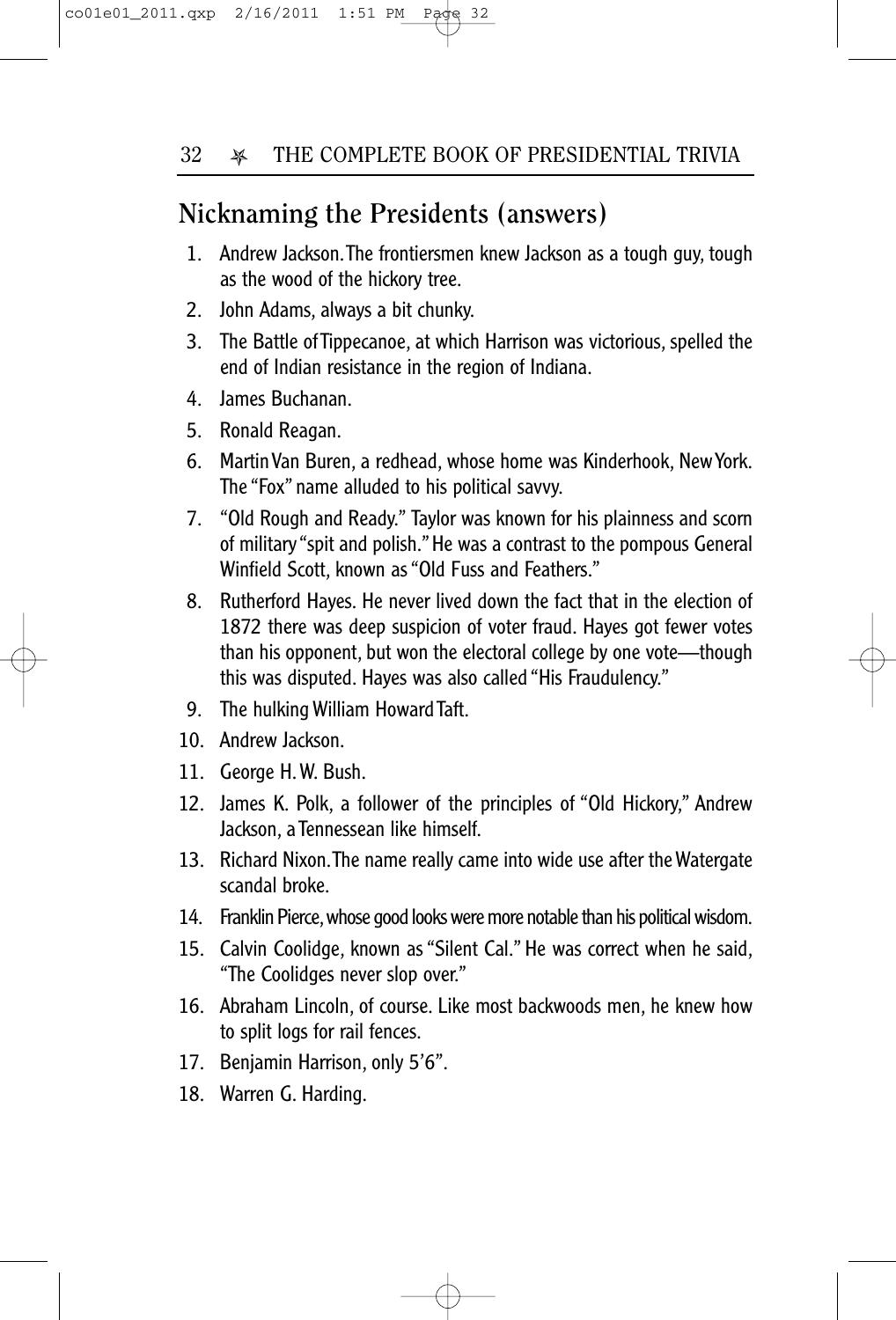- 19. Herbert Hoover.
- 20. Dwight Eisenhower. Rumor has it that all the boys in his family were nicknamed Ike.
- 21. John F. Kennedy.
- 22. Martin Van Buren.
- 23. John Quincy Adams, who was both old and eloquent. The name "Old Man Eloquent" was, by the way, taken from poet John Milton's "Sonnet X." This must have pleased Adams, who was a great admirer of Milton.
- 24. Ronald Reagan.
- 25. He only became president because William Henry Harrison had died. He became the first vice president to succeed to the presidency.
- 26. Grover Cleveland, who was from Buffalo and had served as its mayor.
- 27. Ulysses S. Grant. Note that his initials are "U.S." His nickname came from his demanding unconditional surrender from the Confederates at Fort Donelson in Tennessee.
- 28. Ronald Reagan.
- 29. Bill Clinton, who seemed to have as much "Teflon" as Ronald Reagan had, if not more.
- 30. Andrew Johnson, whose occupation was indeed tailoring.
- 31. William McKinley.
- 32. Chester A. Arthur."Elegant Arthur"was another of his effete nicknames.
- 33. Jimmy Carter."Hot" was short for "Hot Shot."
- 34. James A. Garfield.
- 35. John Adams. He lived in Braintree, Massachusetts, and was "the Duke" because (his opponents said) he liked to put on airs.
- 36. William McKinley. His opponents accused him of being indecisive and changeable.
- 37. Grover Cleveland, whose first name was Stephen.
- 38. Thomas Jefferson.
- 39. Benjamin Harrison, who was cuddly and warm with his family, but chilly to everyone else.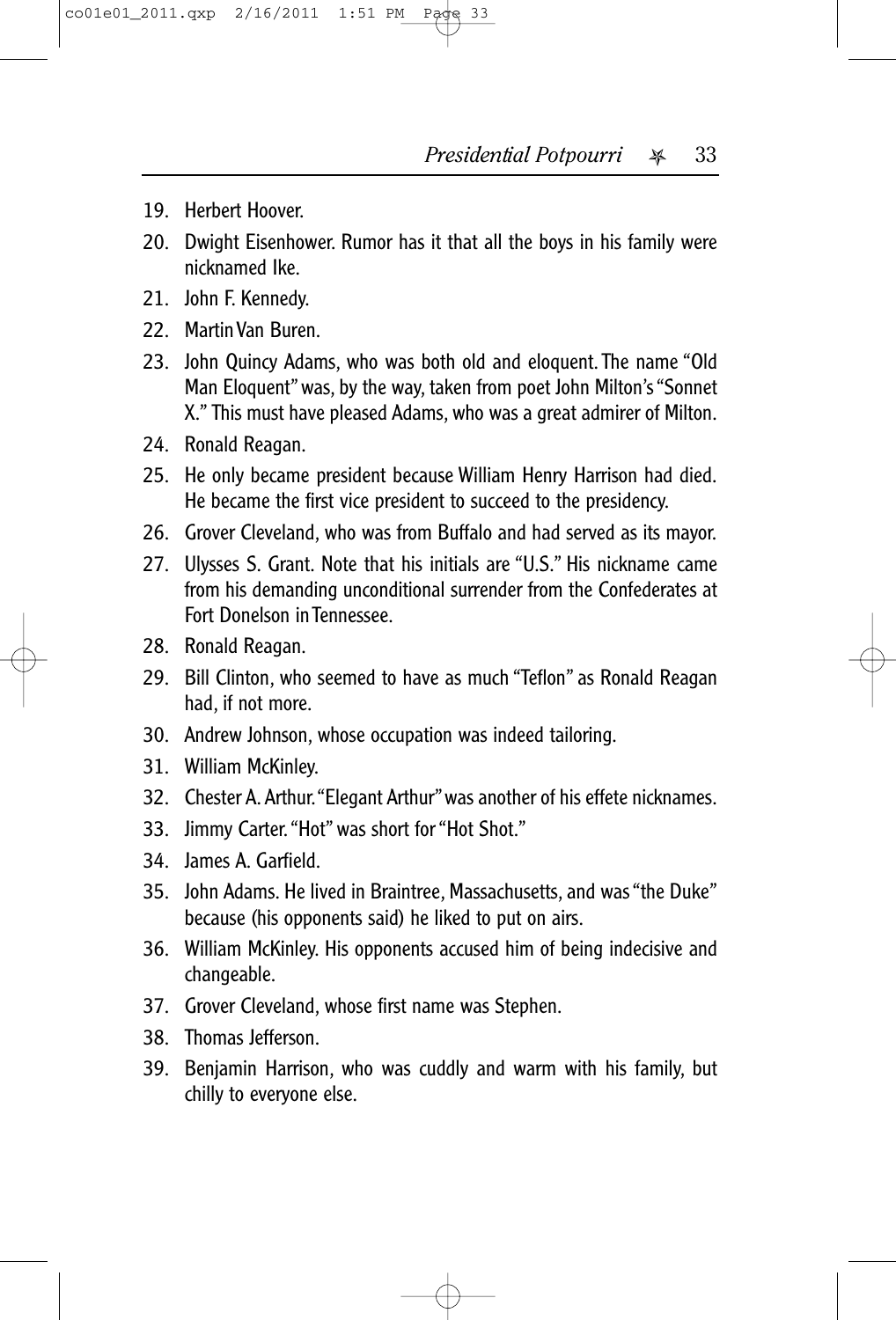- 40. James Madison.
- 41. William Howard Taft.
- 42. Grant."Useless" was a spoof of the name Ulysses.
- 43. Martin Van Buren.
- 44. James K. Polk."Stump" referring to "stump speaking."
- 45. Rutherford Hayes.
- 46. William McKinley.
- 47. Richard Nixon.
- 48. James Garfield, who had done some lay preaching for his denomination, the Disciples of Christ.
- 49. Gerald Ford, who had been renamed Gerald Rudolph Ford, Jr. after his stepfather.
- 50. John Quincy Adams, whose passion while speaking sometimes led people (especially his enemies) to doubt his sanity.
- 51. Plump (and well-rested) William Howard Taft, who seemed to enjoy sleeping almost as much as he enjoyed eating.

U U U

# **Mr. President, Mr. Author**

Most of our presidents had to have a way with words—presenting them in public or on paper, preferably both. More than a few tried their hand at the author trade, and along the way they produced, to no one's surprise, an occasional best-seller.

- 1. Who was credited with writing *Why England Slept* and the Pulitzer-winning *Profiles in Courage*?
- 2. What Republican's 1988 autobiography was titled *Looking Forward*?
- 3. What New Englander published his *Autobiography* in 1929, four years before his death?
- 4. What much-published man wrote (among many others) *Rough Riders, Hunting Trip of a Ranchman,* and *The Winning of the West*?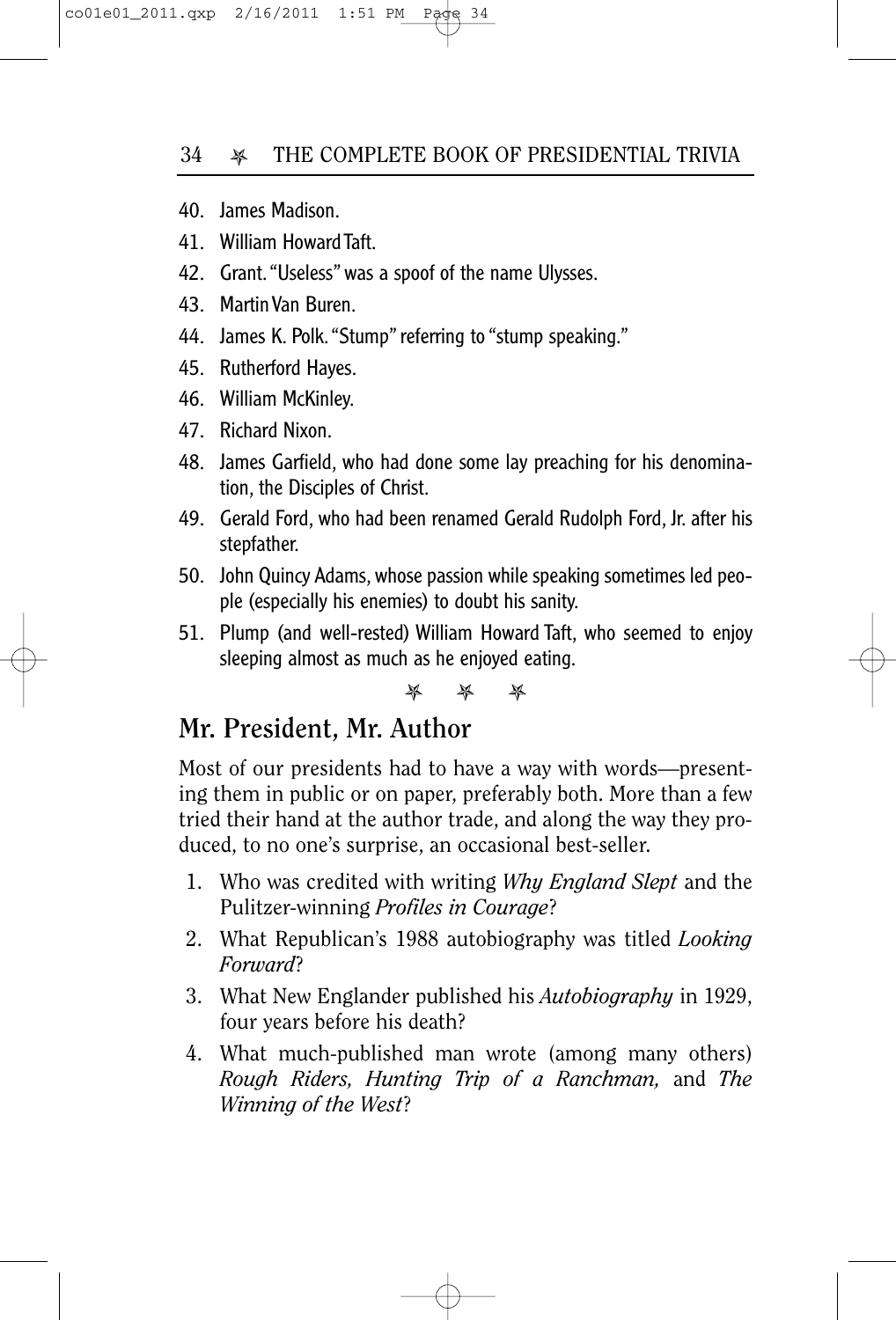- 5. What professor-president wrote *Congressional Government, George Washington,* and the five-volume *History of the American People*?
- 6. Whose autobiographies are *Where's the Rest of Me?* and *An American Life*?
- 7. Which failed president (but successful judge) wrote *Our Chief Magistrate and His Power*?
- 8. What chunky Democrat wrote *Presidential Problems* and *Fishing and Shooting Sketches*?
- 9. What former general's two volumes of *Personal Memoirs* were written while he was dying from throat cancer?
- 10. What Southerner's books include *Why Not the Best?, Keeping Faith,* and *Everything to Gain*?
- 11. Who published a book about his *Administration On the Eve of the Rebellion?*
- 12. Who published the 1979 book *A Time to Heal*?
- 13. Whose four-volume diary of the White House years was published in 1910?
- 14. What word-happy intellectual wrote *Dermot MacMorrogh, or, The Conquest of Ireland,* a long narrative poem?
- 15. Whose various books include *The Real War, Real Peace,* and *No More Vietnams*?
- 16. What early president wrote *A View of the Conduct of the Executive in the Foreign Affairs of the United States*?
- 17. Who was one of the three contributors to that amazing series known as *The Federalist Papers*? (Hint: He was short.)
- 18. What New Englander wrote *A Defense of the Constitutions of Government of the United States of America*?
- 19. What popular propaganda author was thought by many people to be the author of the Declaration of Independence, which Thomas Jefferson wrote?
- 20. What military man wrote *Crusade in Europe, Mandate for Change,* and *At Ease: Stories I Tell To Friends*?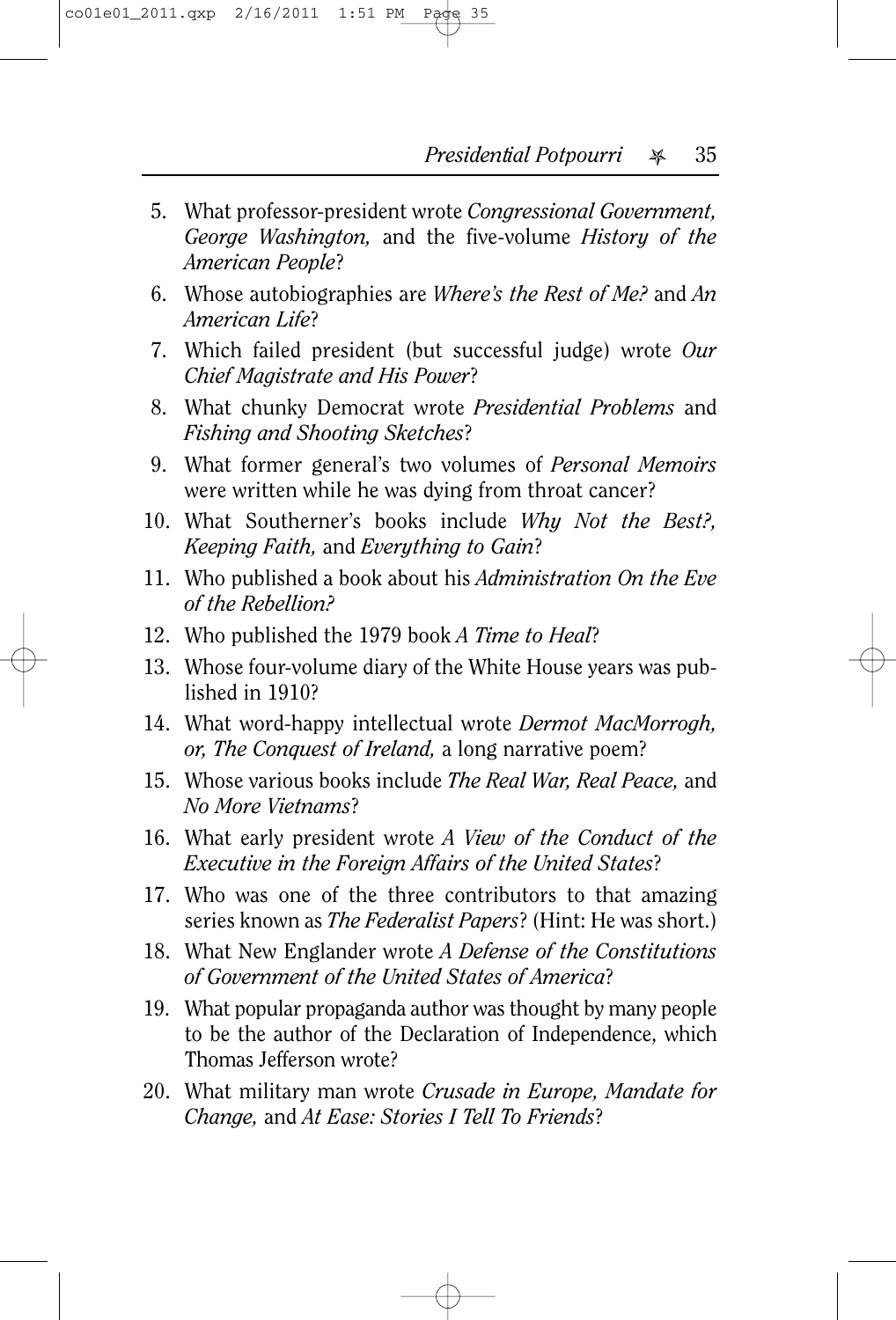#### 36 **WE THE COMPLETE BOOK OF PRESIDENTIAL TRIVIA**

- 21. What Virginian wrote *Notes on the State of Virginia*?
- 22. What bespectacled man wrote *Years of Trial and Hope* and *Mr. Citizen*?
- 23. What Democrat's only book was *The Happy Warrior: Alfred E. Smith*?
- 24. Whose many, *many* books include *Principles of Mining, Fishing for Fun,* and *An American Epic*? (Hint: the Depression)
- 25. What Virginian, as a Princeton student, wrote "Poem on the Rising Glory of America"?
- 26. What early (and pudgy) president was flattered because many people thought he was the author of the popular *Common Sense*?
- 27. What Texan published *The Vantage Point: Perspectives of the Presidency*?
- 28. Who wrote *Discourses on Davilia,* comparing the French Revolution to the American?
- 29. Who wrote *The Challenges to Liberty,* an attack on the expansion of government under Franklin Roosevelt?
- 30. Who, after being defeated in his first run for the presidency, described his career in *Six Crises*?
- 31. Who, while a congressman, published *Portrait of the Assassin*, a book about the JFK assassination?
- 32. Who wrote *The Audacity of Hope*?

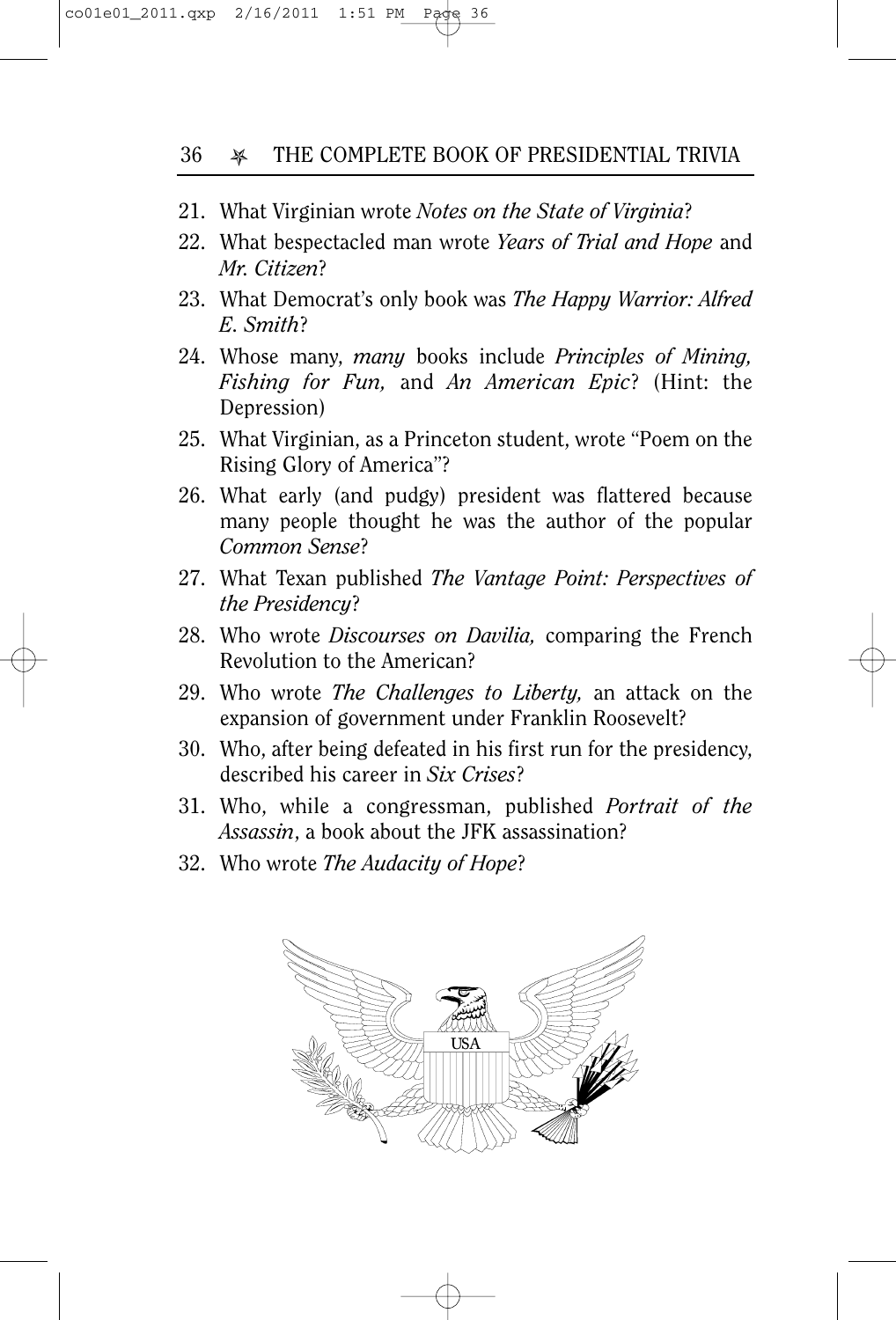#### **Mr. President, Mr. Author (answers)**

- 1. John F. Kennedy. Quite a few historians seem sure that books were not by JFK himself but were ghostwritten.This may be true of some other books "by" the presidents.
- 2. George H. W. Bush's.
- 3. Calvin Coolidge. As expected from "Silent Cal," the book is not very revealing.
- 4. Theodore Roosevelt.
- 5. Woodrow Wilson.
- 6. Ronald Reagan's.The title of the first is from a famous line by Reagan in the movie *King's Row.*
- 7. William Howard Taft, who fared better as chief justice than as president.
- 8. Grover Cleveland.
- 9. Ulysses S. Grant. After his death, the books helped support his survivors.
- 10. Jimmy Carter.
- 11 **James Buchanan.**
- 12. Gerald Ford. The "healing" was what he felt was needed after the Watergate scandal.
- 13. James K. Polk.
- 14. John Quincy Adams. The long poem was his "therapy" after losing to Andrew Jackson in 1828. It concerns England's King Henry II's invasion of Ireland.
- 15. Richard Nixon.
- 16. James Monroe.
- 17. James Madison. The other authors were Alexander Hamilton and John Jay.
- 18. John Adams.
- 19. Thomas Paine.
- 20. Dwight Eisenhower.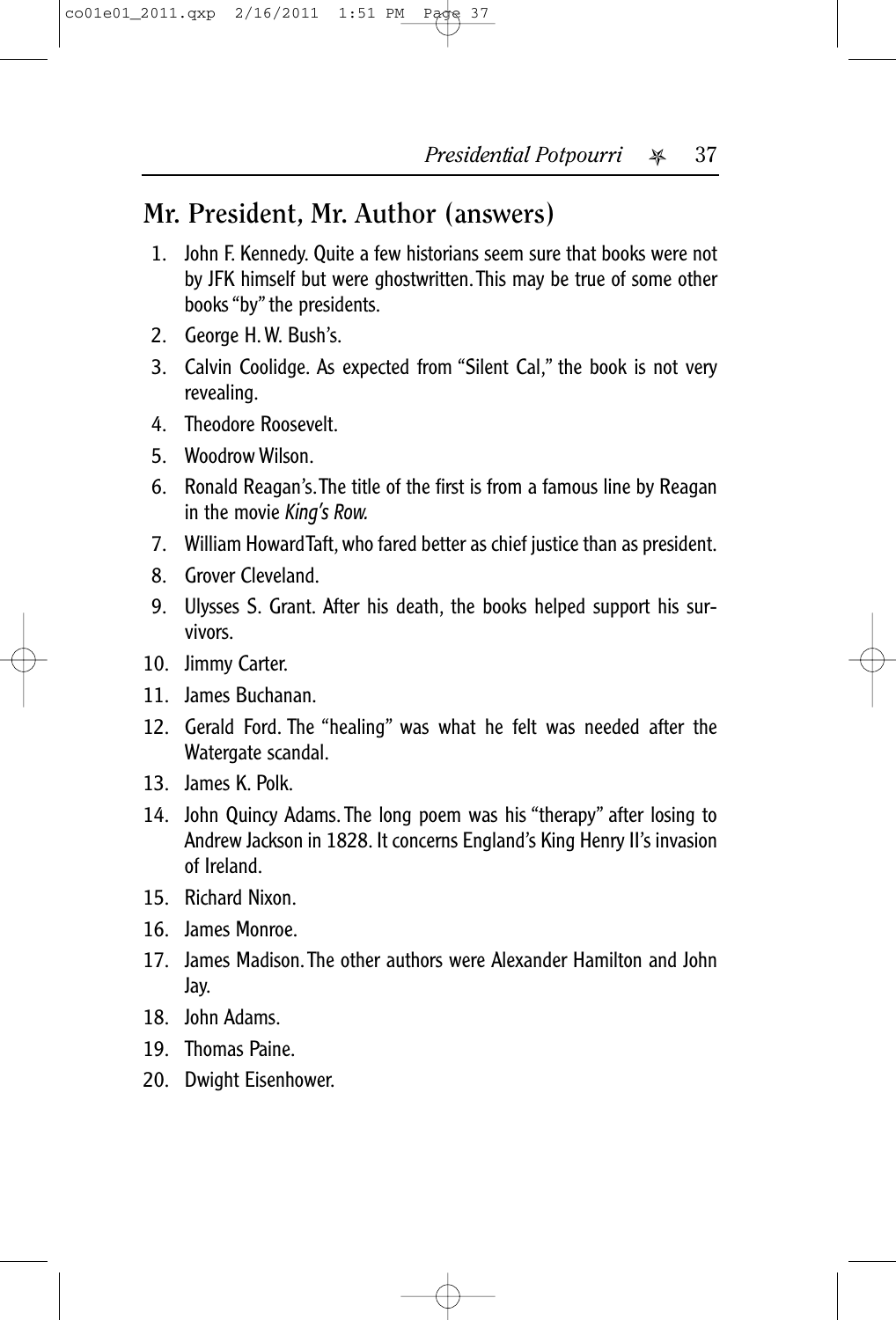- 21. Thomas Jefferson.
- 22. Harry S.Truman.
- 23. Franklin D. Roosevelt.
- 24. Herbert Hoover.
- 25. James Madison.
- 26. John Adams. *Common Sense* was by Thomas Paine.
- 27. Lyndon Johnson.
- 28. John Adams.The writings offended Thomas Jefferson, leading to a break in their friendship.
- 29. FDR's predecessor, Herbert Hoover, who did not think highly of FDR's ways of coping with the Depression. Historians, and people in general, preferred FDR's methods to Hoover's, but Hoover was correct in asserting that FDR did expand the government hugely to cope with the Depression.
- 30. Richard Nixon.The book was published in 1962.
- 31. Gerald Ford, who had been a member of the Warren Commission that investigated the assassination and concluded that Lee Harvey Oswald had acted alone.
- 32. Barack Obama.

#### **X** X

## **Holidays, Holy Days, and Other Special Days**

Observing special days is as old as humankind itself. We need reminders of events and people that made us who we are. Inevitably, the presidents had some connections with these special days, sometimes even *creating* them.

- 1. What president's farewell address used to be read aloud in the Senate every year on his birthday?
- 2. In 1915 President Wilson designated what holiday to fall on the second Sunday in May?
- 3. What assassinated president's February 12 birthday became a federal holiday in 1892?
- 4. On what patriotic holiday did John Adams, Thomas Jefferson, and James Monroe die?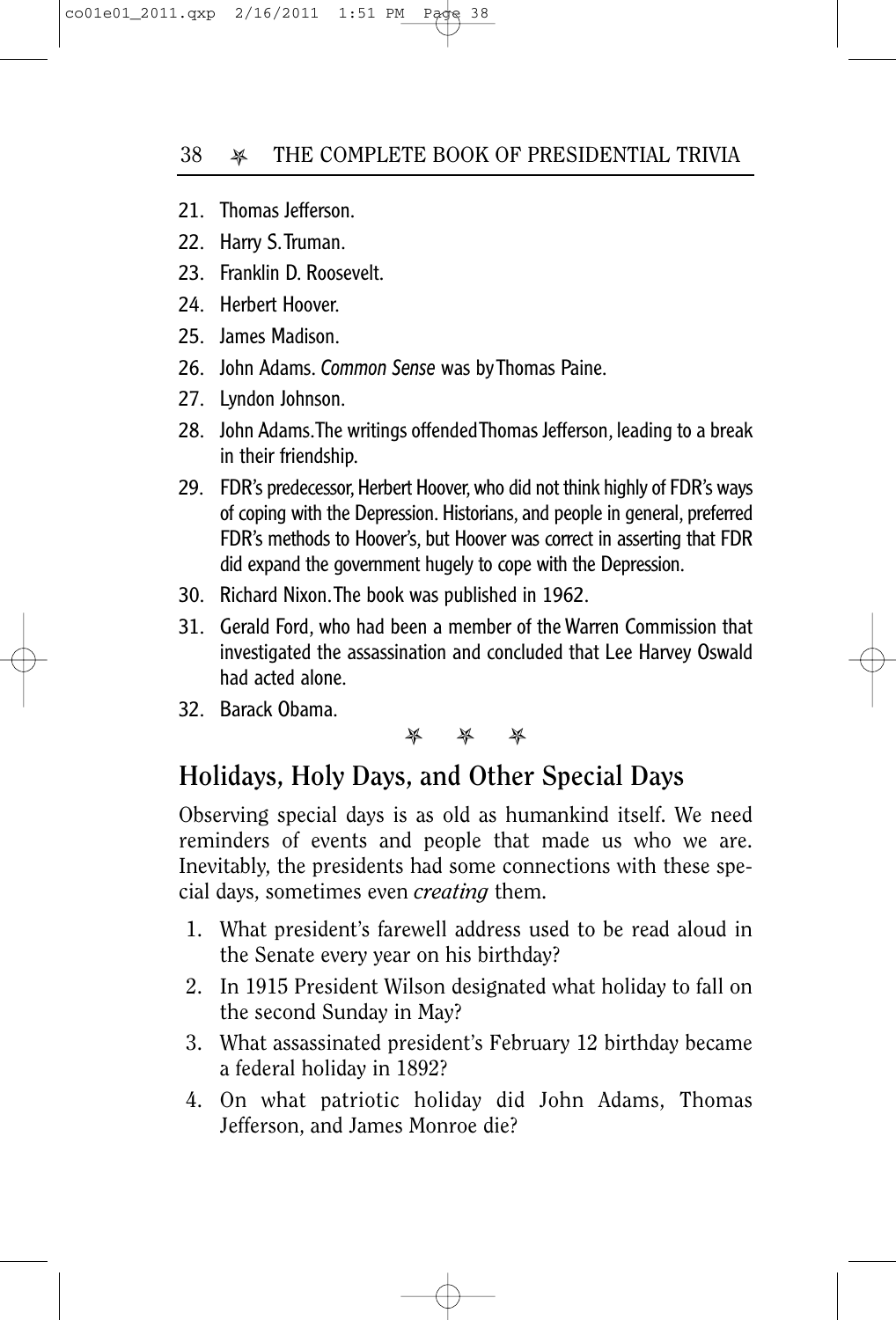- 5. Presidents' Day combines the birthdays of which two presidents born in February?
- 6. On what Christian holiday was Abraham Lincoln shot? (Hint: pre-Easter)
- 7. By a 1966 presidential proclamation, what holiday was fixed as the third Sunday in June?
- 8. In 1789 what fall holiday became the first U.S. holiday designated by presidential proclamation?
- 9. What Vermont-born president was a real "Yankee Doodle Dandy," born on the 4th of July?
- 10. When Andrew Jackson invited all D.C. residents to the White House on Washington's birthday, 1837, what large food item were they served?



# **Holidays, Holy Days, and Other Special Days (answers)**

- 1. George Washington's.
- 2. Mother's Day.
- 3. Abraham Lincoln's.
- 4. July 4.
- 5. George Washington (Feb. 22) and Abraham Lincoln (Feb. 12).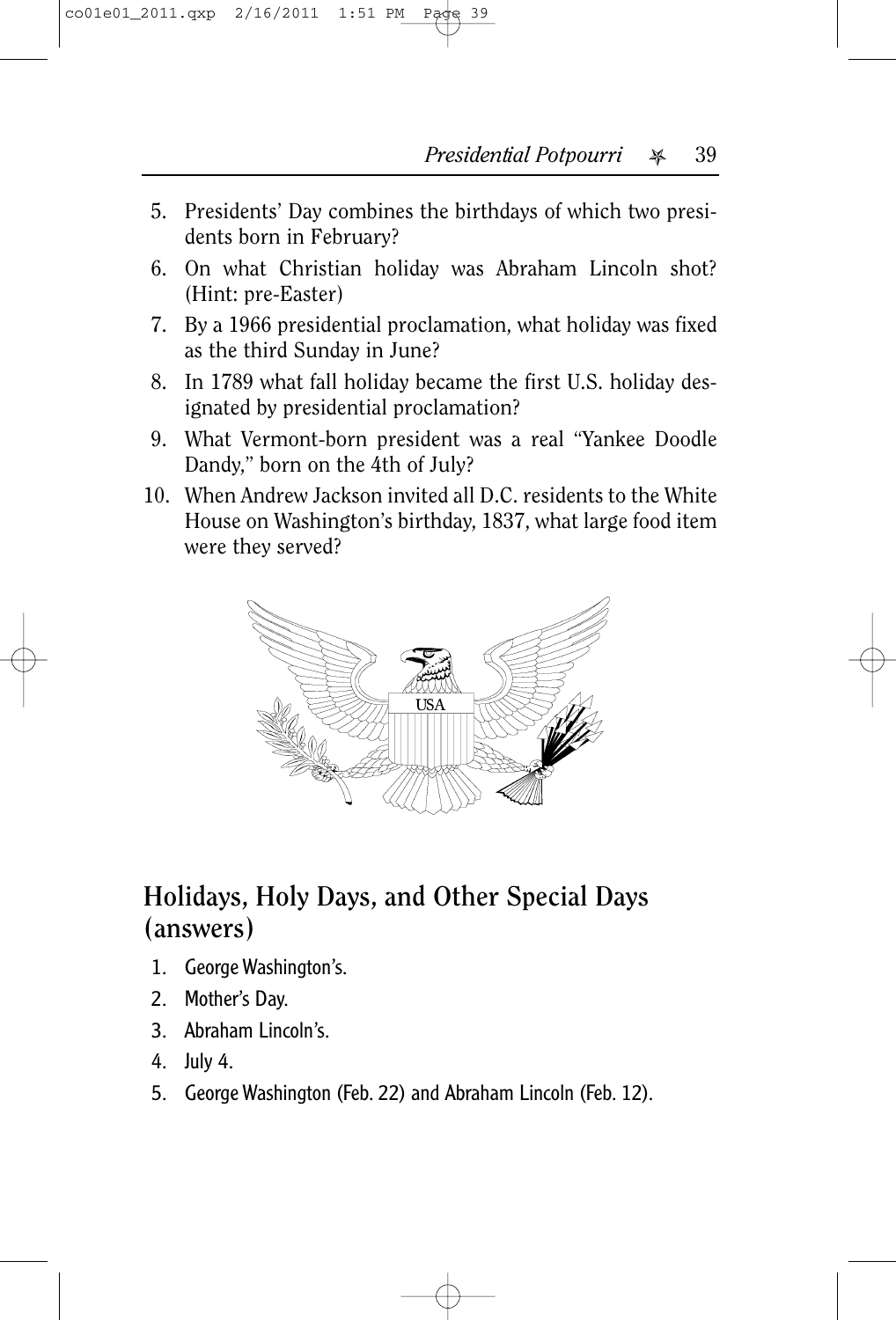- 6. Good Friday. Lincoln supporters made much of the coincidence that Lincoln, like Christ, had died on Good Friday.
- 7. Father's Day.
- 8. Thanksgiving.
- 9. Calvin Coolidge, born in Plymouth, Vermont, in 1872.
- 10. A 1,400-pound cheese, a gift to Jackson from admiring New Yorkers. It sat in the White House vestibule for two years until Jackson made it a gift to all D.C. dwellers.

**X** X

## **Famous Firsts (Part 2)**

- 1. What handsome, silver-haired Republican was the first president for which women could vote?
- 2. Who was the first to be photographed while in office? (Hint: Tennessee)
- 3. Who was the first to refer to his D.C. home as the White House? (Hint: mustache)
- 4. Who was first to ride in an automobile?
- 5. What early president was the first victim of an assassination attempt?
- 6. Who was the first president—and, in fact, the first *American*—to have a Medicare card?
- 7. Who was the first to serve as a senator?
- 8. Who was giving a speech during America's first transcontinental TV broadcast in 1951?
- 9. Who presided over the first televised cabinet meeting?
- 10. Who was the first who was not born a British subject?
- 11. Whose was the first presidential face on a U.S. coin? (Hint: copper)
- 12. Who was the first whose parents were both alive at the time of his inauguration? (Hint: Civil War)
- 13. Who was the first to appear in a film?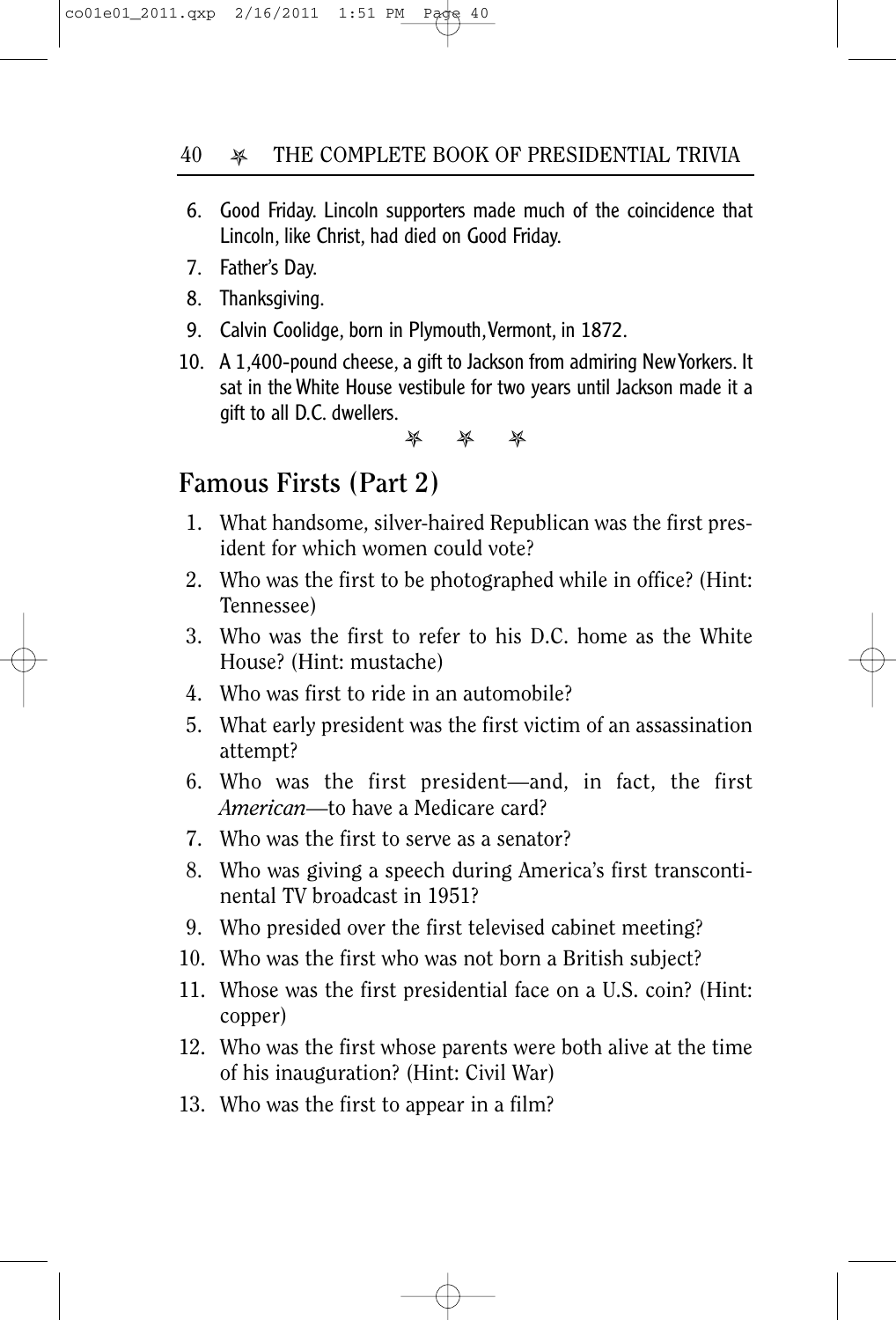- 14. Who was first to be sworn into office in Washington?
- 15. Who was the first to be commonly referred to by his initials?
- 16. Who was the first to be born west of the Mississippi? (Hint: Quaker)
- 17. Who was the first to use a campaign photo of himself shirtless?
- 18. Who was first to have a veto overridden by Congress?
- 19. Who, in the 1970s, became the first to visit Japan while in office?
- 20. Who was president at the first inaugural ball held in D.C.?
- 21. Who was the first president whose death brought no official recognition from the federal government?
- 22. What 20th-century Republican was the first to have a national budget prepared?
- 23. Who was first to be president of fifty states?
- 24. In April 1792, Washington became the first to exercise what presidential power?
- 25. Who, riding on the B & O in 1833, became the first prez to ride on a train?
- 26. What famous first occurred when Andrew Jackson appointed Roger Taney as Secretary of the Treasury?
- 27. What did Franklin Pierce become the first to do in his inaugural address?
- 28. Who was first to be present at his nominating convention? (Hint: Union veteran)
- 29. What brassy man was, appropriately, the first to fly in a plane?
- 30. What 20th-century Democrat was the first president to visit Europe while in office?
- 31. What Republican's election victory was the first to be broadcast via radio?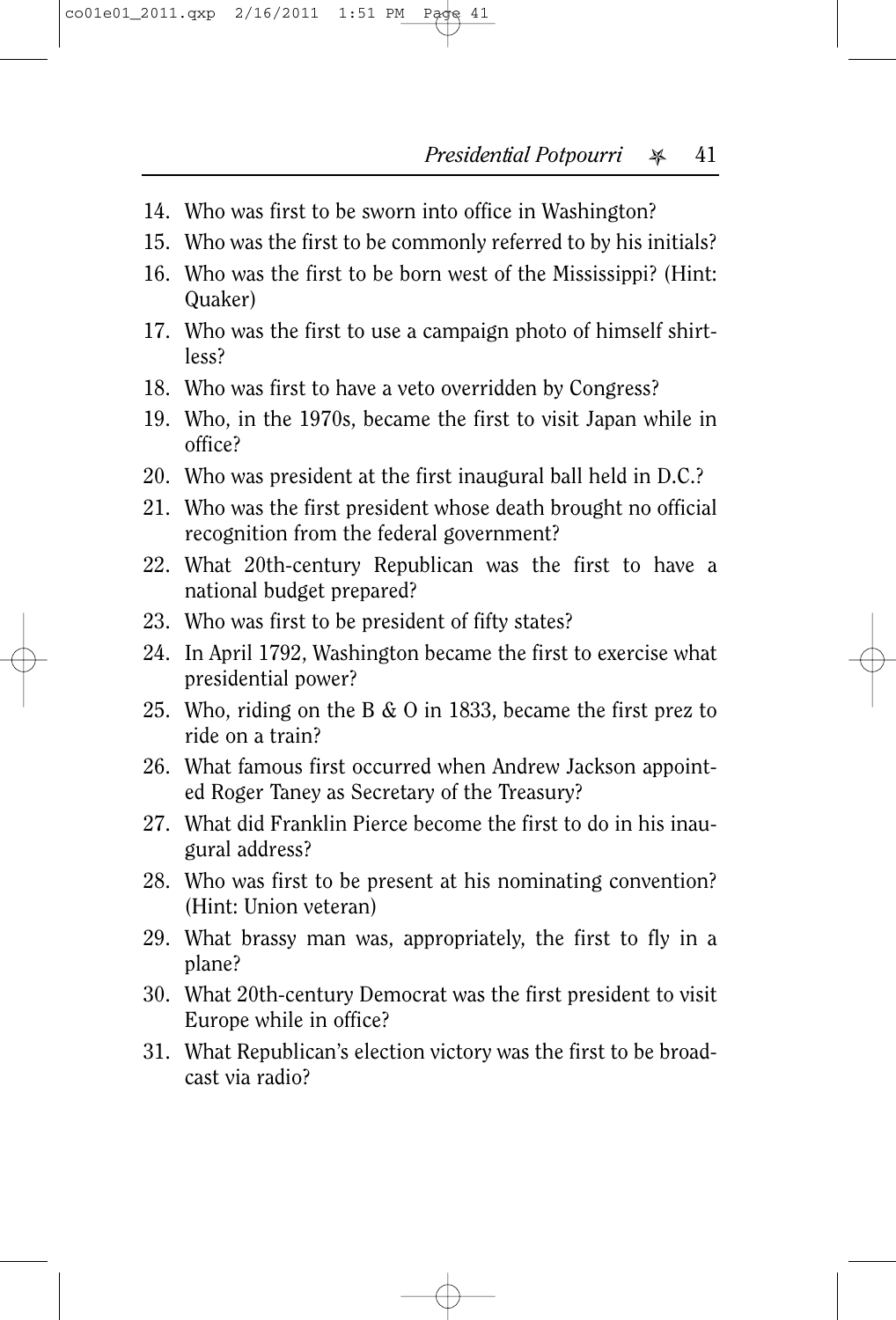#### 42 **X** THE COMPLETE BOOK OF PRESIDENTIAL TRIVIA

- 32. Who was the first to take the oath of office in the White House?
- 33. Who was the first president to publish a book about a president?
- 34. Who was the first to assume office during a major war?
- 35. What honest Republican was the first Eagle Scout to become president?
- 36. Who was president when the first baby was born in the White House?
- 37. Who was first to have his inaugural message sent out by wire?
- 38. Who was first to have his inauguration photographed?
- 39. Who was first to have his own valet in the White House?
- 40. Who was the first for whom "Hail to the Chief" was played whenever he entered a room? (Hint: Tennessean)



#### **Famous Firsts (Part 2) (answers)**

- 1. Warren Harding.The Nineteenth Amendment, giving women the vote, passed shortly before the 1920 election.
- 2. James K. Polk. There are photographs of earlier presidents such as Jackson and John Quincy Adams, but these were taken *after* those men left office.
- 3. Theodore Roosevelt. Prior to his term of office, the house had been called either the President's House or the Executive Mansion.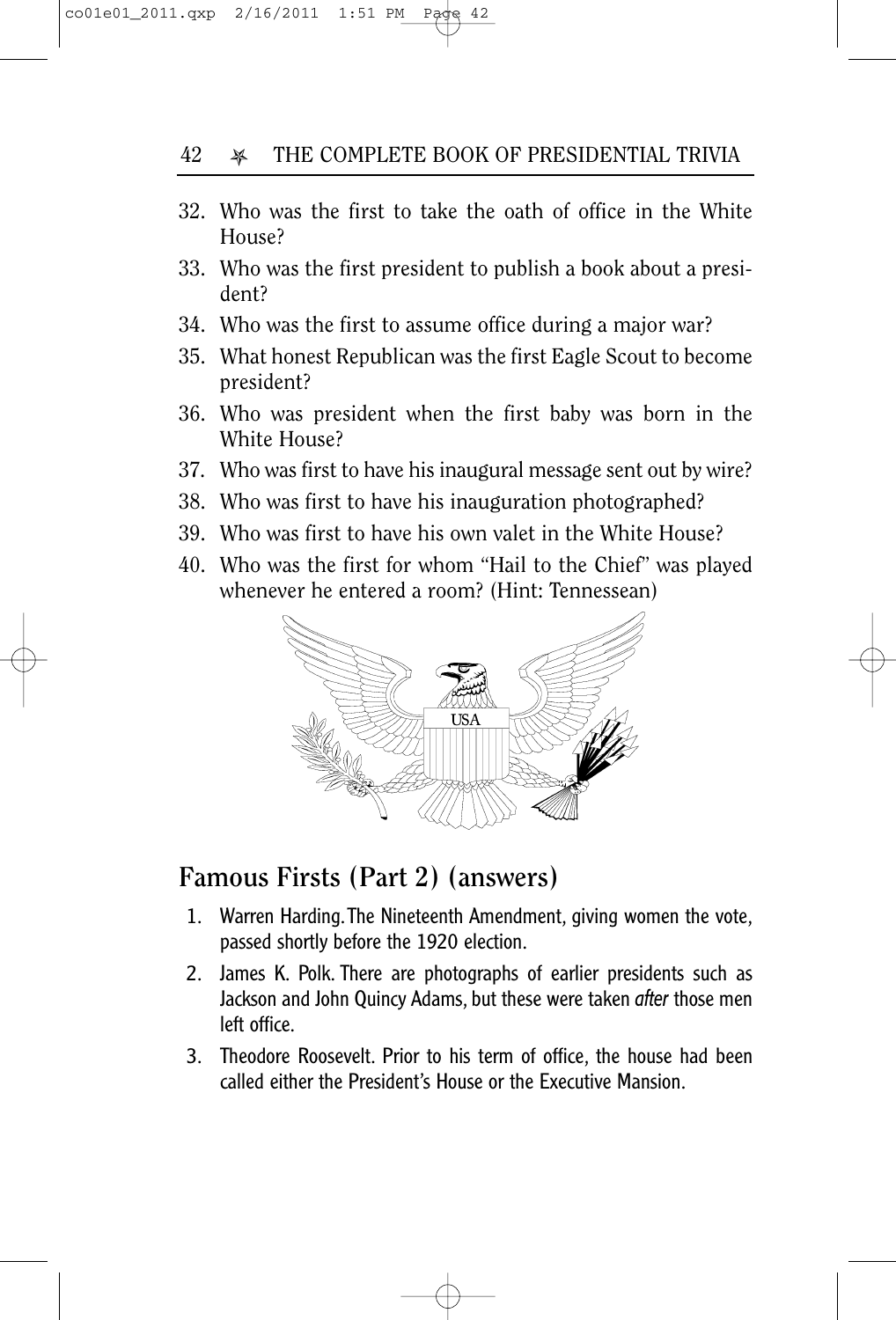- 4. Again,Theodore Roosevelt.
- 5. Andrew Jackson, the seventh president.The gritty Jackson was prepared to beat the man with his cane.
- 6. Harry S.Truman. He had card Number 1, and his wife Bess had card Number 2.
- 7. James Monroe of Virginia.
- 8. Harry Truman, speaking at a conference in San Francisco.The broadcast was carried by 94 stations.
- 9. Dwight Eisenhower, on October 25, 1954.
- 10. Martin Van Buren, born in 1782.
- 11. Abraham Lincoln.The Mint starting making Lincoln pennies in 1909.
- 12. Ulysses S. Grant. In fact, neither of his parents did attend his inauguration.
- 13. William McKinley. His friend Thomas Edison made a short film of him.
- 14. Thomas Jefferson.
- 15. TR,Theodore Roosevelt.
- 16. Herbert Hoover, born in Iowa.
- 17. John F. Kennedy.The photo shows him bare-chested on his navy ship, the PT-109.
- 18. John Tyler. It happened on his last day in office.
- 19. Gerald Ford, in 1974.
- 20. James Madison. It was held in Long's Hotel.
- 21. John Tyler. He died in 1862, at the time an official of the Confederacy, so the authorities in Washington chose to ignore his passing.
- 22. Warren Harding, who had Charles G. Dawes as the nation's first budget director.
- 33. Dwight Eisenhower. Alaska and Hawaii were admitted as states in 1959.
- 24. The veto.
- 25. Andrew Jackson.
- 26. The Senate rejected him—the first time a cabinet appointment had been turned down.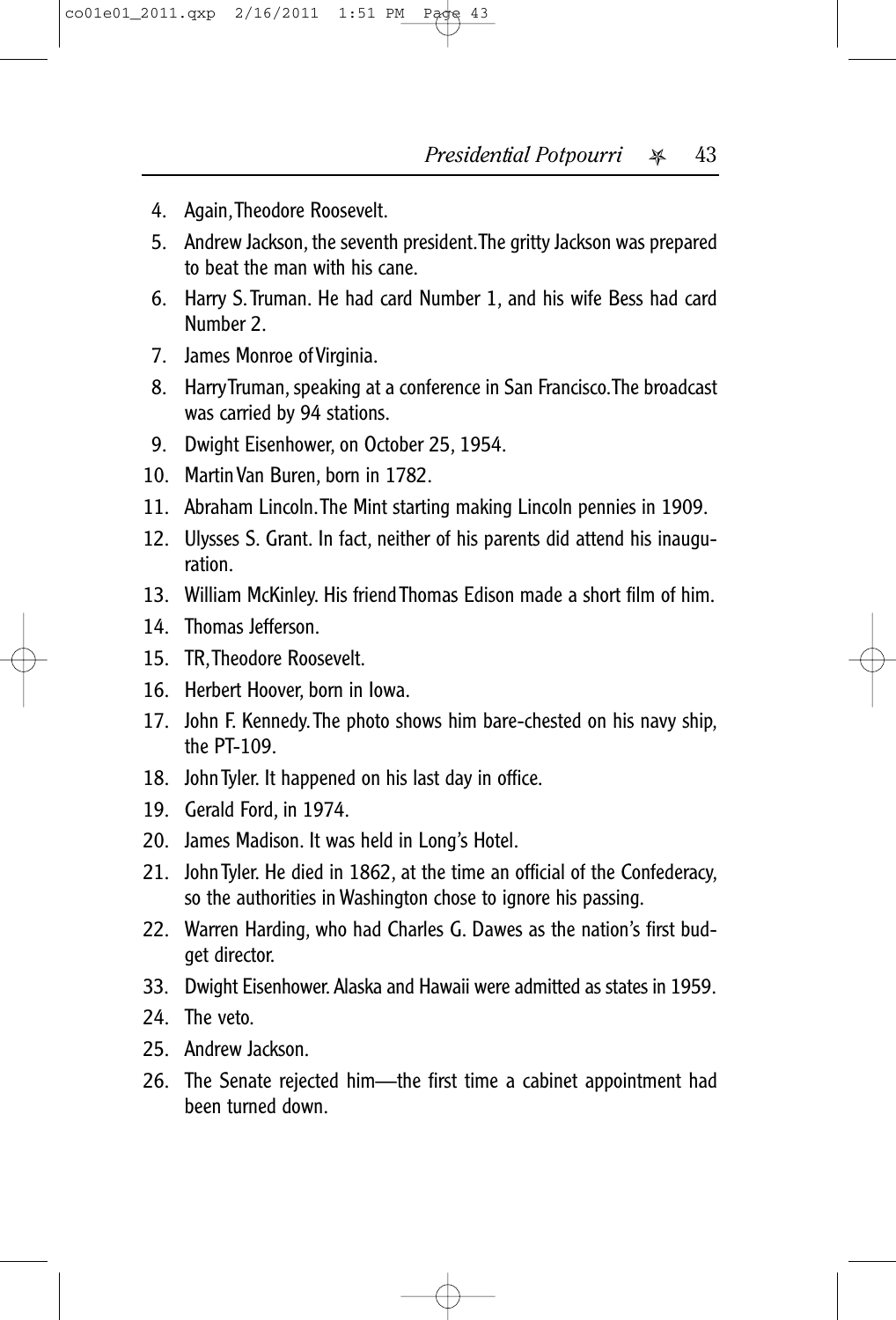- 27. He memorized it, using no notes at all.
- 28. James Garfield, present at the Republican convention of 1880.
- 29. Theodore Roosevelt. He did this *after* his presidency, not during it.
- 30. Woodrow Wilson, who went in 1918 after World War I ended to press for his Fourteen Points and the League of Nations.
- 31. Warren Harding, in November 1920.
- 32. Rutherford Hayes, who was sworn into office in the Red Room.
- 33. Herbert Hoover, who published *The Ordeal of Woodrow Wilson.*
- 34. Harry Truman, who took office in 1945 during World War II. (In case anyone answered "Andrew Johnson" to this question, that answer is *sort of* correct, for the Civil War was not technically over when Lincoln was assassinated. Even so, it was practically finished at the time Johnson took over.)
- 35. Gerald Ford.
- 36. Thomas Jefferson, whose grandson James Madison Randolph was born there.
- 37. James K. Polk. At his inauguration, Samuel Morse, inventor of the telegraph, sat nearby and tapped out the entire inaugural address in code.
- 38. James Buchanan, in 1857.
- 39. Chester Arthur,"the Dude."
- 40. James K. Polk. Supposedly his wife Sarah liked for the song to be played so that people in the room would know that the vertically challenged Polk had entered.

长 女 女

#### **The One and Only (Part 2)**

- 1. Who was the only president given the oath of office by his own father? (Hint: Vermont)
- 2. Who was the only one to serve in the House after his presidency? (Hint: famous dad)
- 3. Who was the only one who had been a preacher?
- 4. Who were the only 20th-century presidents to end major wars, as they had promised?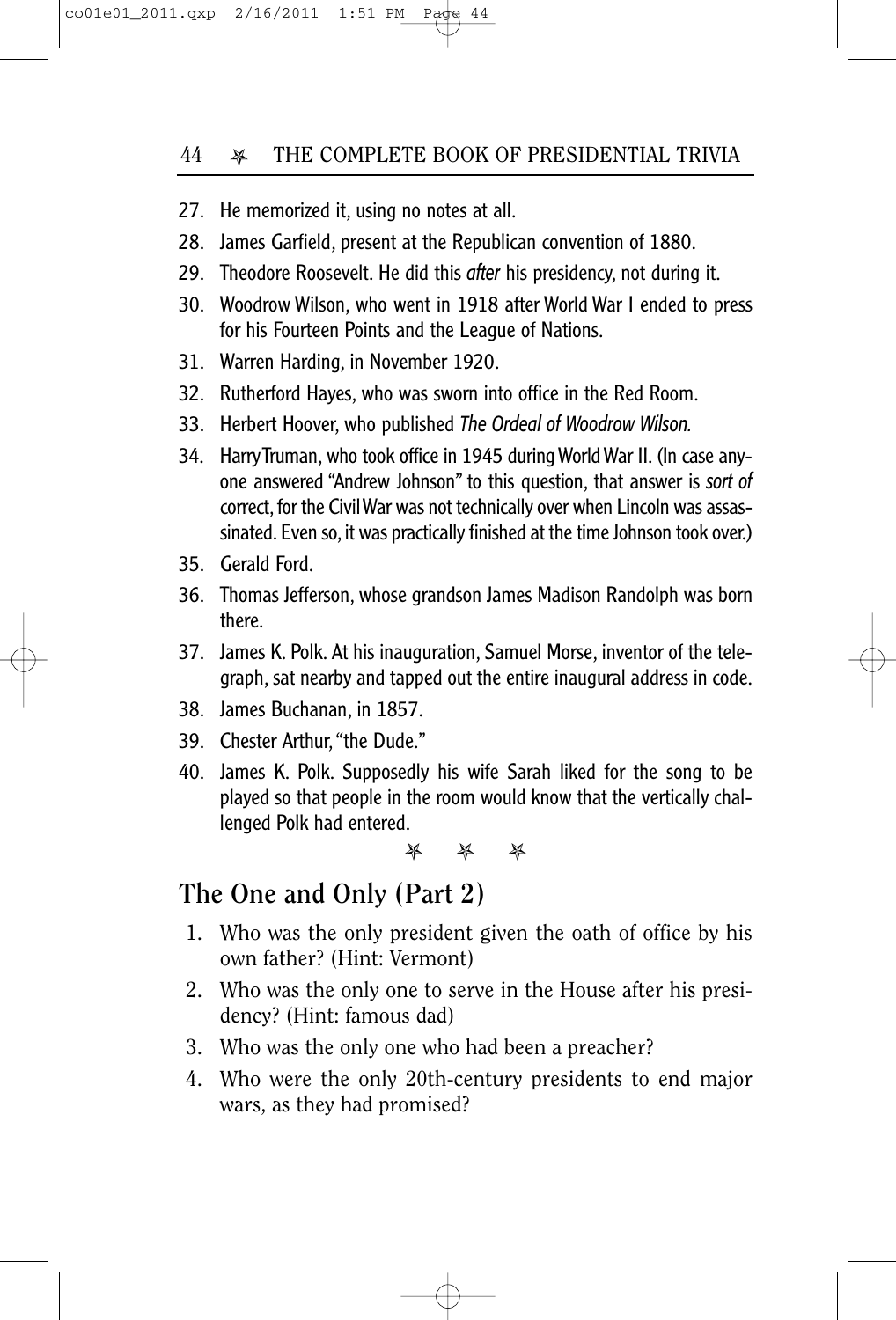- 5. Which two were the only ones whose terms ended and began in the same year?
- 6. Who was the only one to die in the 1700s?
- 7. What 20th-century Republican was the only ambidextrous president?
- 8. Who was the only one to have his U.S. citizenship restored to him by a later president?
- 9. What was the only First Family that shared the same monogram?
- 10. Who was the only prez to get a speeding ticket in D.C. while in office? (Hint: Civil War)
- 11. Who was the only elected president who had less than a week between winning the election and being inaugurated?
- 12. Who was the only one who knew his wife when she was an infant?
- 13. Who was the only one who was a second-generation American? (Hint: hickory)
- 14. Who was the only one to grow up speaking Dutch as his first language?
- 15. What is the distinction of Franklin Pierce's cabinet?
- 16. What two-term Democrat was the only president who personally had executed a man by hanging?
- 17. Who was the only one who was *not* an American citizen at the time of his death?
- 18. Who was the only one to have an *earned* doctoral degree?
- 19. Who was the only one to run a ferry service across the Potomac?
- 20. Who was the only one who could write with both hands at the same time? (Hint: assassinated)
- 21. What Democrat was the only 20th-century president to never have attended college?
- 22. What Democrat was the only man sworn into office using his nickname instead of his birth name?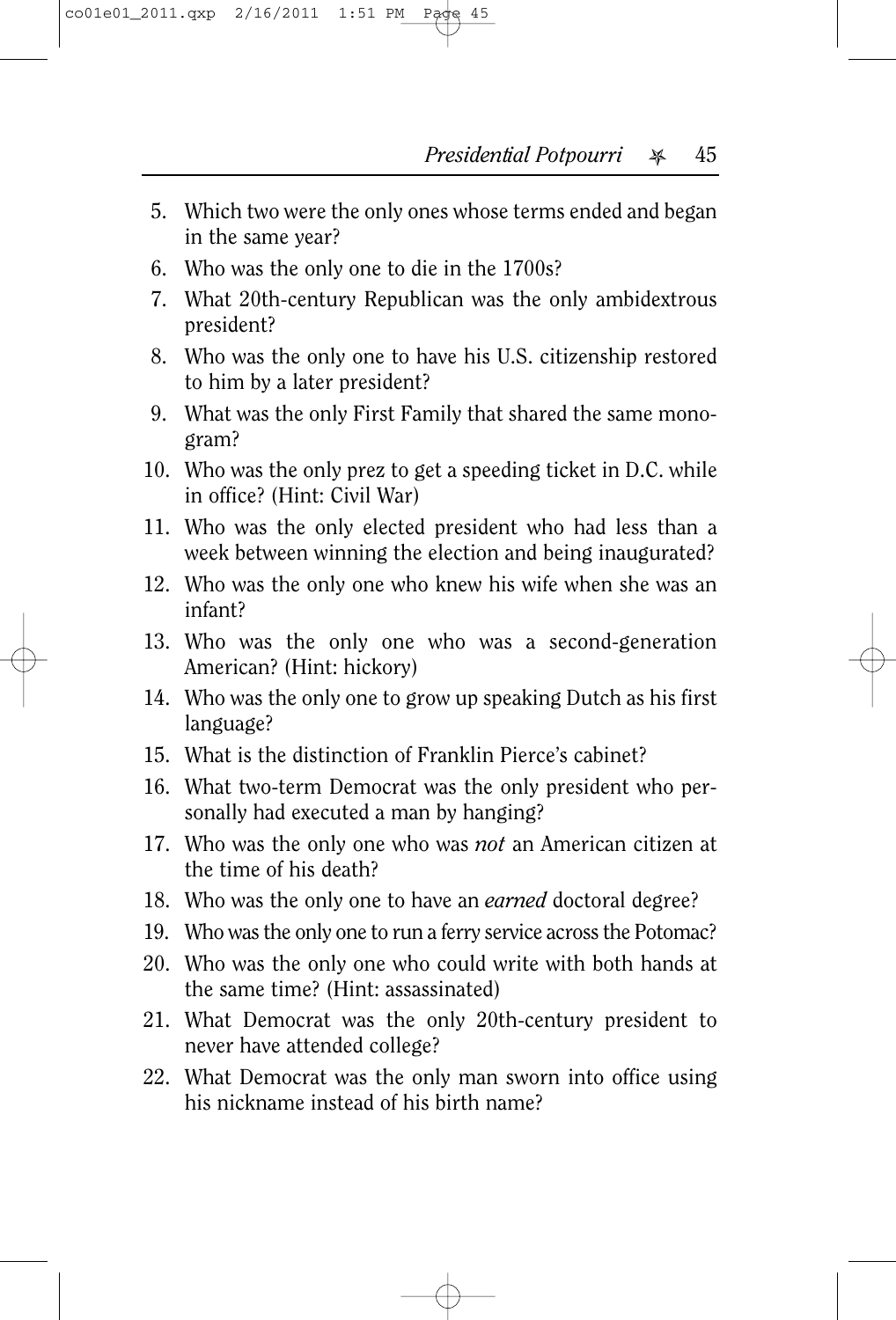

# **The One and Only (Part 2)(answers)**

- 1. Calvin Coolidge, who was staying at his father's home when President Harding died. As a notary, his father was "official"enough to swear him in.
- 2. John Quincy Adams, who served many years as a congressman from Massachusetts.
- 3. James Garfield, 20th president, a Disciples of Christ preacher who once baptized 40 converts during a two-week evangelistic campaign.
- 4. Dwight Eisenhower (the Korean War) and Richard Nixon (the war in Vietnam).
- 5. William Henry Harrison (1841) and James Garfield (1881). Both men died in office.
- 6. George Washington, who died in 1799.
- 7. Gerald Ford, who is, depending on the occasion, both right- and lefthanded.
- 8. John Tyler, who died in 1862 as a citizen (and congressman) of the Confederate States. More than a century later, his U.S. citizenship was restored during the Carter administration.
- 9. Lyndon Johnson's—with Lyndon Baines Johnson, Lady Bird Johnson, Lynda Bird Johnson, Luci Baines Johnson, plus a dog named Little Beagle Johnson.
- 10. Ulysses S. Grant, who at the time was driving a gig, a two-horse carriage. He was stopped by an M Street cop who (obviously) did not recognize the president.